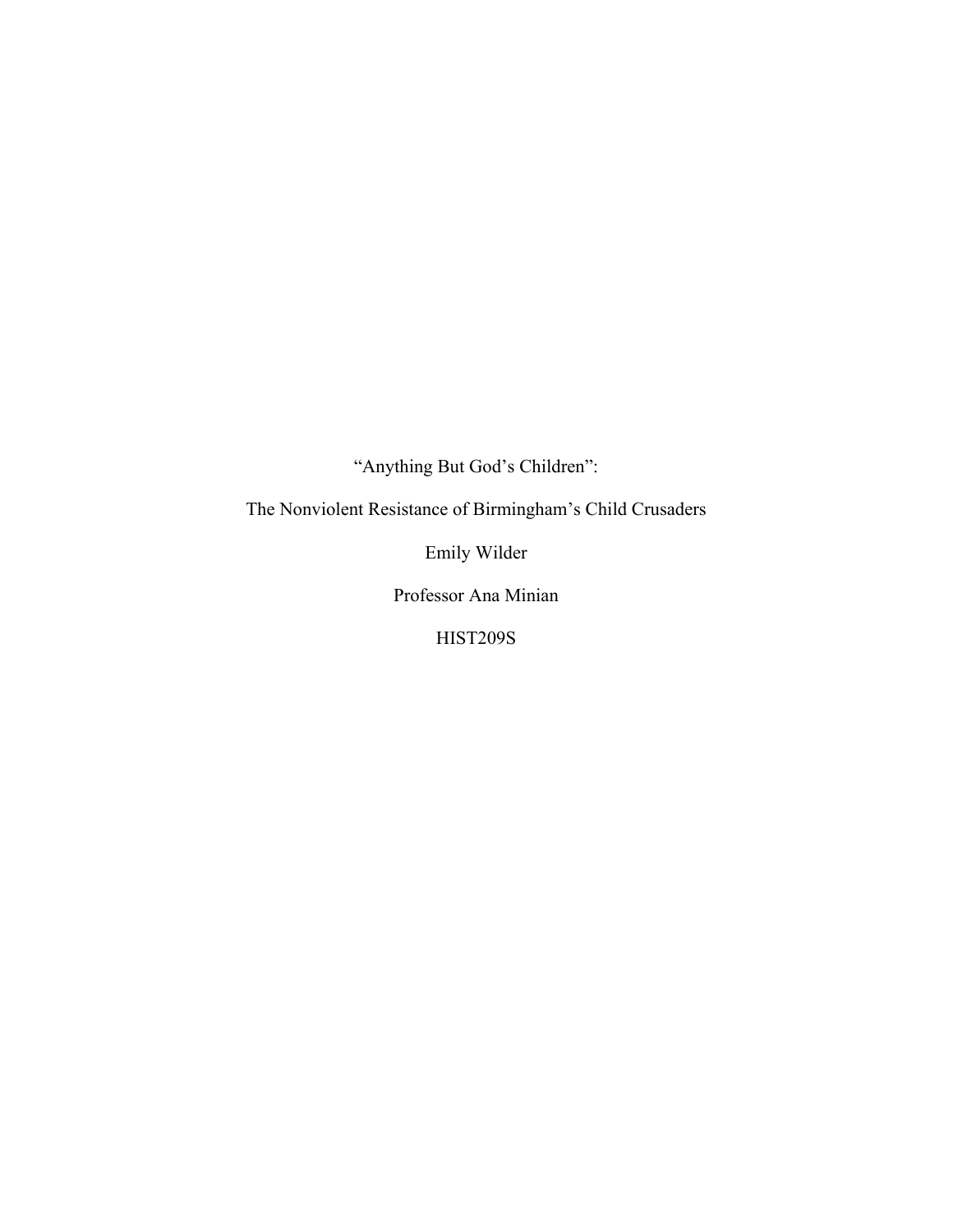

On May 4, 1963, the front page of the *New York Times* opened with a photograph of a German Shepherd lunging at the stomach of a Black teenager.<sup>1</sup> At the other end of its leash is a police officer, who is tightly gripping the front of the boy's shirt as his dog attacks. The boy's face is pained but resolute, as is the face of the older Black woman in the background who looks on to the scene. While the subject in the photo remains unnamed, later sources identify him as Walter Gadsden, a seventeen-year-old high school student.<sup>2</sup> Following him on the front page of the *Times* were two other similarly violent depictions of police abuse. These three photos were

<sup>&</sup>lt;sup>1</sup> Foster Hailey, "DOGS AND HOSES REPULSE NEGROES AT BIRMINGHAM: 3 Students Bitten in Second Day of Demonstrations Against Segregation," *New York Times*, May 4, 1963, p. 1; Bill Hudson, photograph, *Associated Press* (Birmingham, Alabama, May 3, 1963). <sup>2</sup> "Bill Hudson, a Photojournalist During the civil rights Era, Dies at 77," *New York Times*, June 25, 2010.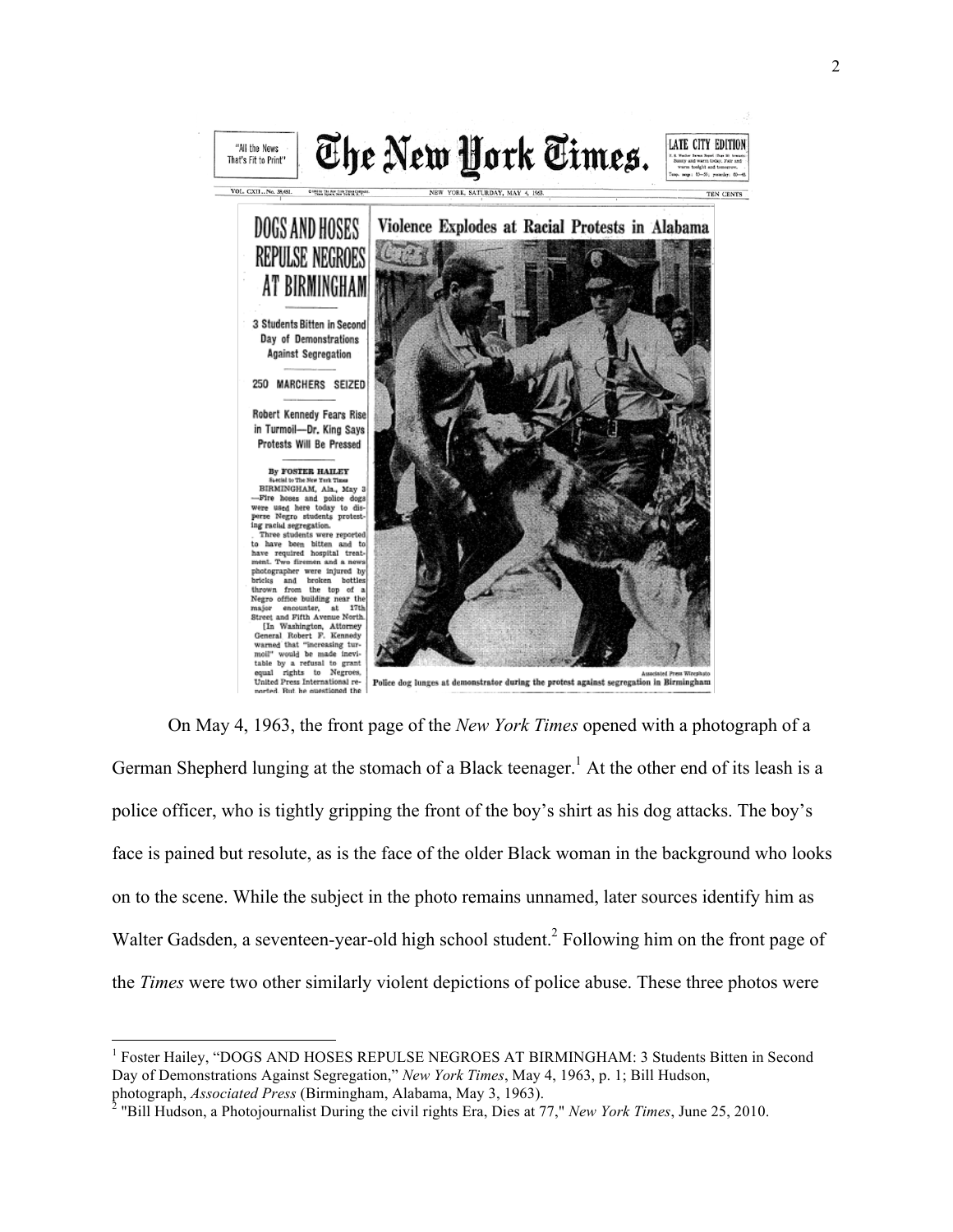taken in Birmingham, Alabama, on May 3—the day after the start of what press and civil rights leaders would call the Children's Crusade.

The dynamics captured in these photographs—Black teens brutalized by state-sanctioned violence—reflected what Black Birminghamians had been struggling against for nine years in a city often dubbed "the biggest and baddest" of the South.<sup>3</sup> Birmingham, which was nearly forty percent Black, had no Black officers in its police force or fire department and few professional opportunities for Black people outside churches or low wage industrial jobs at the steel mills. Further, Birmingham's powerful Commissioner of Public Safety, Eugene "Bull" Connor, was an unapologetic Klu Klux Klan-enabler and unyielding segregationist. The city's influential white leaders, otherwise tacitly sympathetic to the Black plight, were afraid of defying him.<sup>4</sup>

Moreover, for Martin Luther King, Jr., and indeed the entire Civil Rights Movement, there was even more at stake. The national struggle up until this point was nothing short of an unremarkable failure, just like the campaign in Albany abandoned only months before they came to Birmingham. The civil rights leadership was in urgent need of a win. Furthermore, after weeks of demonstrations and hundreds jailed, the Birmingham story made few ripples and fewer gains. By March, King was desperate, and in his desperation, he allowed Birmingham's schoolchildren to join the protests. After weeks of recruitment and training, the kids entered the streets en masse on "D-Day," May  $2^5$ 

Most civil rights historians view this moment as the turning point of the Birmingham Campaign: the 1963 Children's Crusade—the participation of over three thousand elementary,

<sup>&</sup>lt;sup>3</sup> The HistoryMakers Video Oral History Interview with Rev. Wyatt Tee Walker, June 24, 2010, transcript, The HistoryMakers, Chicago, Illinois, accessed at: https://www.thehistorymakers.org/biography/reverend-dr-wyatt-teewalker.<br><sup>4</sup> Glenn T. Eskew, *But for Birmingham: The Local and National Movements in the Civil Rights Struggle (University* 

of North Carolina Press, 1997), pp. 103-104, 329-331; Vincent Harding, "A Beginning in Birmingham," *Reporter*, June 6, 1963.

 $<sup>5</sup>$  Eskew, p. 4.</sup>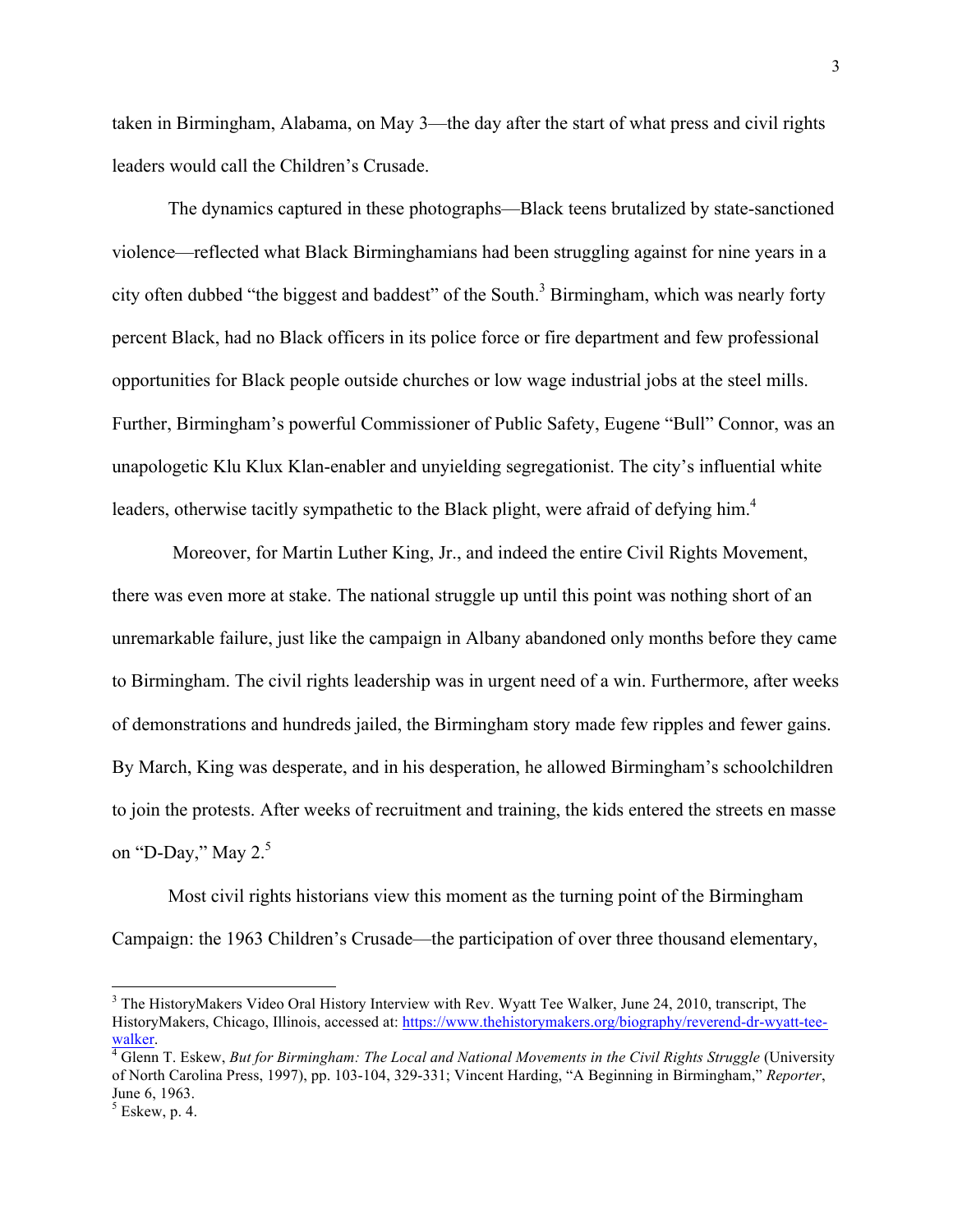high school, and college students in peaceful demonstrations from May 2 to May 7—was responsible for turning the tide in the failing Birmingham project and for propelling King and the Civil Rights Movement to international recognition.<sup>6</sup> King only accomplished one of the Movement's most decisive wins in Birmingham when he "discovered an untapped resource with potential to tip the scale on behalf of the movement," a resource that was needed to stave off the "impending collapse of the Birmingham campaign"—the city's youth. Historography thus commonly frames the children as "troops," an "army," or Birmingham's "little catalysts" essentially, the campaign's eager foot soldiers carrying out the will of its leaders.<sup>7</sup>

The Crusade, in all its historical gravity, is effectively reduced to a tool, and to an extent, so too are its young participants. While there are books on the Birmingham Campaign and chapters on the springtime demonstrations, there are few passages—sentences, even—devoted to discussing the children themselves as agents in a shared struggle for civil rights and desegregation. Like Gadsden in the iconic *Times* photograph, the names of the children who played such an integral role are rarely known, much less their experiences and perspectives. This omission from the historical record does more than simply reduce key players to instrumentalized and indistinguishable hordes. Neglecting what the children thought, why and how they organized, and their experiences at the time paints an incomplete—even incorrect picture of central elements of the Children's Crusade, and by extension, of the Birmingham Campaign as a whole.

This analysis seeks to correct the historical record on three crucial components of the Children's Crusade: why they joined, what they did, and the consequences of their actions for

<sup>6</sup> David Halberstam, *The Children* (Random House, 1998), p. 441: "That which loomed as a major defeat for King had turned into a stunning victory."

<sup>7</sup> Andrew M. Manis, *A Fire You Can't Put Out: The Civil Rights Life of Birmingham's Reverend Fred Shuttlesworth* (University of Alabama Press, 2001); David Halberstam, *The Children,* (Random House, 1998), p. 441; Taylor Branch, *Parting the Waters: America in the King Years, 1954-63* (Simon and Schuster, 2007), p. 763.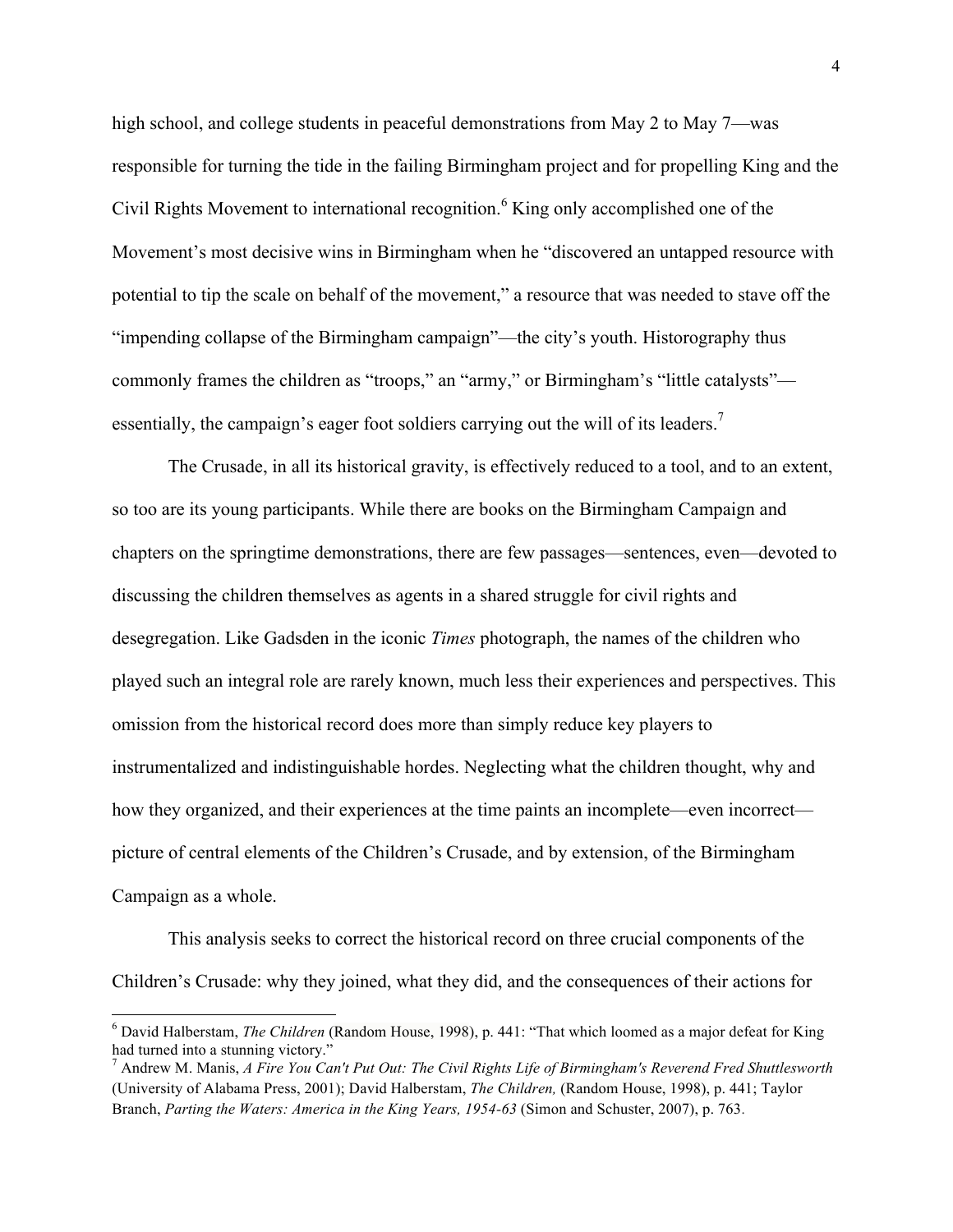Birmingham. The historiographical consensus on Birmingham frames the Crusade as a result of children following orders when they were needed, chalks up their contributions to a week of nonviolent marching, and identifies the Crusade as an uphill battle-turned-triumph credited solely to the organizing expertise of civil rights leadership. The children's perspectives, however, reveal that the genesis of the Crusade was a much more political process encouraged by their own experiences and philosophies; the marches for which the children are primarily remembered were only a part of their nonviolent resistance; and the outcome of the Campaign was more complicated than undisputed success. Reintroducing the children's voices both amends a faulty—but pervasive—historical argument and restores agency to heretofore nameless and voiceless props in civil rights memory.

My argument uses passages from a collection of written firsthand accounts alongside recently released interview recordings from Riverside Church's WRVR radio program on the Campaign. These WRVR broadcasts, which allow me to reconstruct the Crusade through the eyes and mouths of its young participants using largely unknown details and stories, were only released from the Riverside Church Archives and made available in May 2018. This paper will be the first academic work to utilize the interviews conducted in the program's fourth episode, "Back to School in Birmingham." <sup>8</sup> Not only do these tapes provide remarkable contemporary perspectives unprecedented in the source base on the Crusade, but they also represent a necessary diversification of voices in civil rights scholarship, which has predominantly focused on men in pastoral and/or leadership positions. The voices of the children, which historical scholarship has largely neglected, are indispensable to an accurate retelling of Birmingham's

<sup>&</sup>lt;sup>8</sup> Only in May of 2018 did the Riverside Church Archives receive a grant from the Council on Library and Information Resources (CLIR) to digitize, preserve, and make publicly accessible a collection of recordings from the public radio station WRVR. While Branch references two episodes in *Parting the Waters*, I believe these materials have been mostly unavailable to the scholastic community until their most recent release.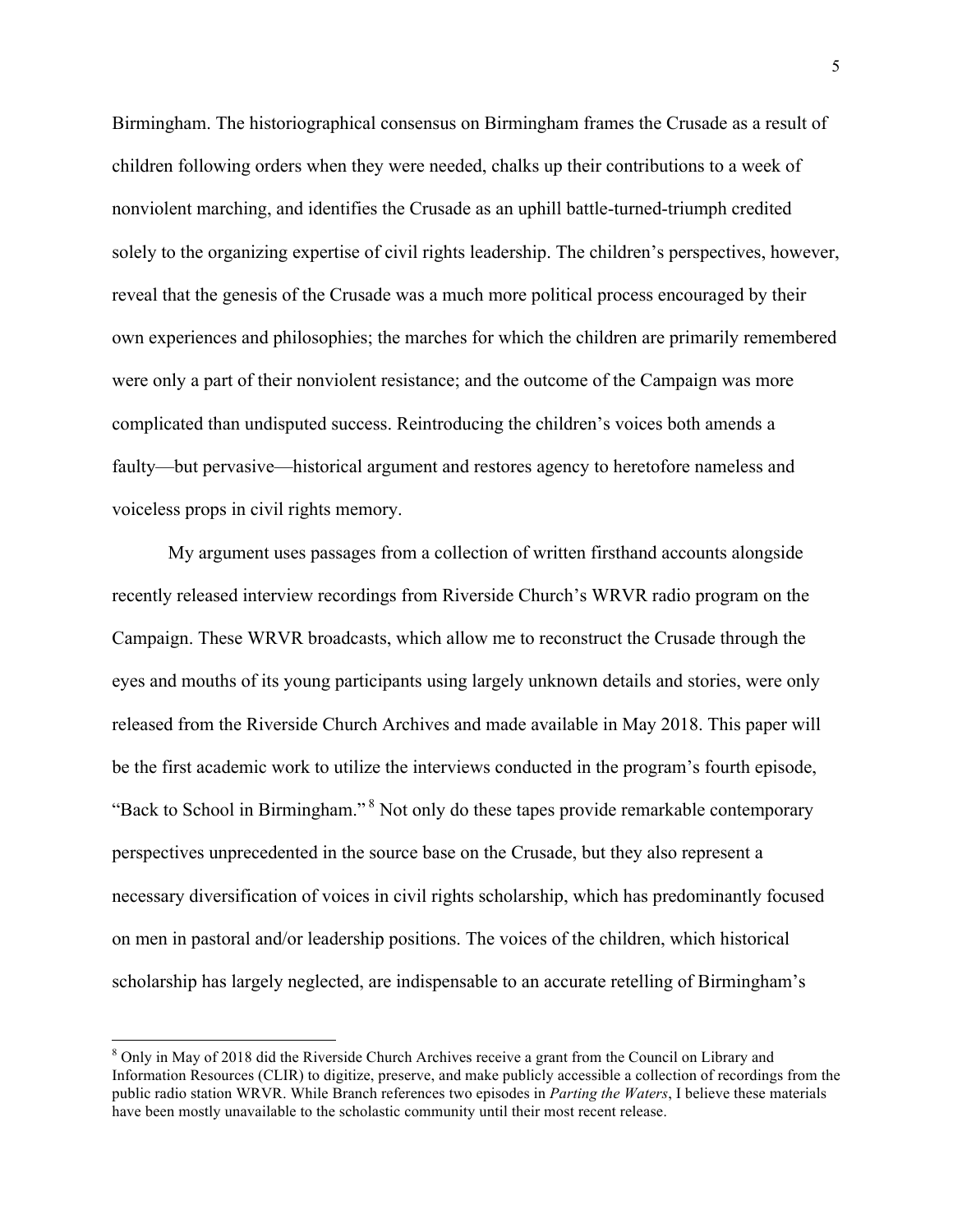story, not only as a key victory in the legacy of American civil rights, but also as a foundational moment in young Black democracy-making in the modern era.

## **Justice, Responsibility, and Impatience**

By the end of April 1963, historians retell, King and the other leaders of the Birmingham Campaign were faced with a dilemma. Birmingham's selective buying campaign was failing. The movement's money was all but tapped out. More than three hundred protesters had already faced arrest over the previous three weeks with no ground gained. Most significantly, coverage of the campaign upon which their strategy relied had remained abysmal. At this point, "[n]early everything pointed to another Albany, another failure," writes Glenn Eskew. "As interest in Birmingham waned, [civil rights leadership] struggled to keep the movement alive."<sup>9</sup> The solution, posed by Reverend James Bevel, was Birmingham's Black schoolchildren, an inexhaustible flow of boots on the ground and an irresistible attraction to external press.<sup>10</sup> To persuade King of this plan, Bevel and others argued the opportunity to skip school and participate in civil disobedience would teach the children something they yet lacked. The Southern Christian Leadership Conference's co-founder and executive director Wyatt Walker, for example, declared that the children "could get a better education in five days in this jail than five months in school."<sup>11</sup>

 $\frac{9}{10}$  Eskew, pp. 259-260.<br><sup>10</sup> This language of instrumentalization, ubiquitous throughout the civil rights scholastic canon, has also been adopted and reiterated in popular memory on this critical period of the Movement. For example, a web article from *Peoplesworld.com* on the Birmingham Campaign says of the formation of the Children's Crusade: "Although it met with limited support, Project C fell short of its primary goal. A month of daily marches and sit-ins had failed to generate support in the Black community or publicity in the national media. Sometime toward the end of April, King and Shuttlesworth recognized the need to change tactics and it was agreed that children would become the foot soldiers of the campaign. Thursday, May 2 was set as "D-Day" where children would demonstrate in violation of the injunction banning them." Fred Gaboury, "Eight Days in May: Birmingham and the Struggle for Civil Rights," People's World, May 4, 2017, https://peoplesworld.org/article/eight-days-in-may-birmingham-and-the-struggle-for-

 $^{11}$  Manis, p. 357.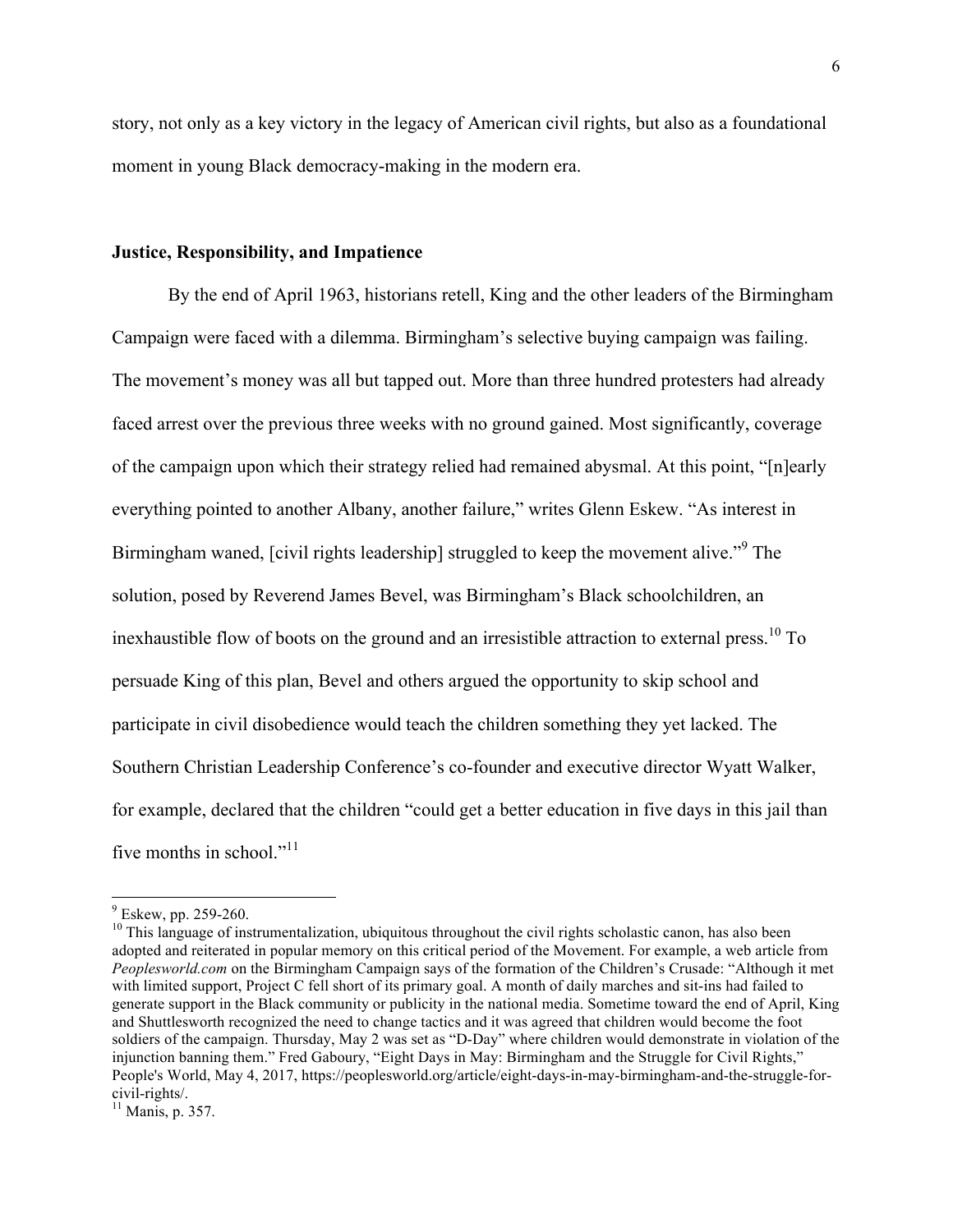The children's own stated reasons for participating, however, demonstrated that they had already been politicized and educated on racial issues and civil rights long before the campaign by their family's histories, their own experiences growing up in Birmingham, and their dreams for their futures and the future of the city. Their motivations were more sophisticated than even unconventional, children-centered works represent, like Ellen Levine's collection of firsthand accounts from children in the Movement, which frames their politics as "uncluttered by concerns of powers or fame," allowing "the simplest and clearest of political urges, the impulse for freedom."12 Rather than reducible to virtues of innocence and purity and a simple "impulse for freedom," the three common motivations articulated by several young participants were far more politically developed: first, that they possessed moral compasses and imperatives toward justice for themselves and their community; second, that they felt an ownership over and responsibility toward "their city"; and third, that they believed it was the adults who were in need of *their* guidance.

Julia, a WRVR interviewee, described her political awakening emerging from the contradiction between what she was taught in school—where she learned "all men are created equal and they are endowed by their creator with certain unalienable rights"—and what she observed in real life—"but that isn't true, and I believe if they teach us that, we should have it."<sup>13</sup> The doctrine of equality, what Julia knew to be the promise of American democracy perverted and unfulfilled, motivated more than just her participation in the Children's Crusade. It also compelled her other organizing efforts toward ameliorating injustices she witnessed in her community, such as voter disenfranchisement:

<sup>&</sup>lt;sup>12</sup> Ellen S. Levine, *Freedom's Children: Young Civil Rights Activists Tell Their Own Stories* (Penguin, 2000).<br><sup>13</sup> "Back to School in Birmingham; Birmingham: Testament of Nonviolence, Part 4," WRVR Radio, June 10, 1963, University of Maryland, American Archive of Public Broadcasting (WGBH and the Library of Congress), Boston, MA and Washington, DC, http://americanarchive.org/catalog/cpb-aacip\_500-jq0svz1h.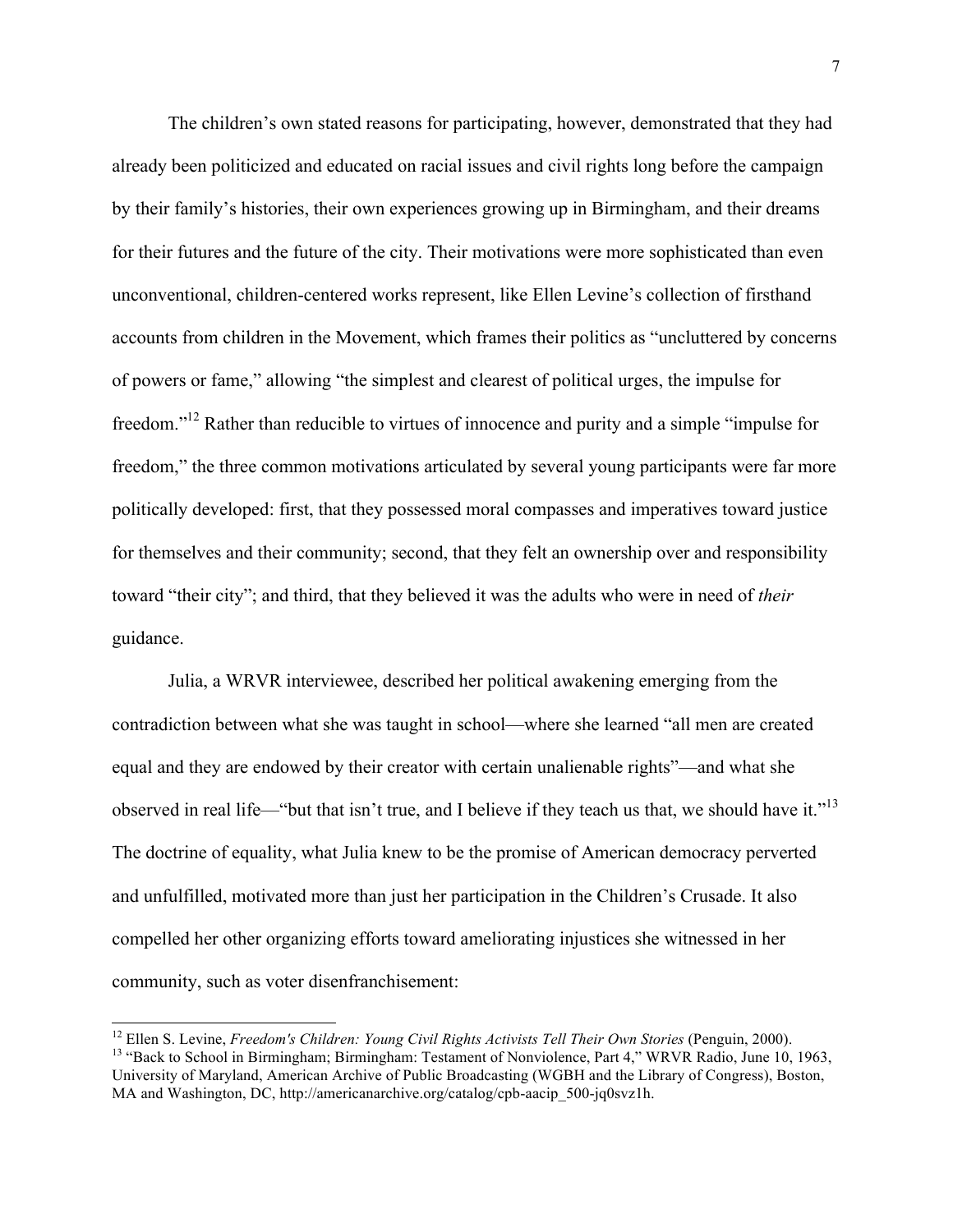I believe we should incline our people to vote because the vote seems to be everything in Birmingham. People, if they have voting power, they can get somewhere. I mean, when I become twenty-one, I intend to go on my birthday and register. I have been in my community trying to help other older people who say they can't pass a test to go down to the meeting so that they can get prepared. If they try, they can vote, and if we vote we can get more of the things that we need <sup>14</sup>

Other children were similarly inspired by a commitment to justice they had developed outside this campaign that also extended beyond it. Myrna Carter, for example, remembered, "It was like something drawing me from the inside. I was always the one for the underdog, and the problems that affected other people, affected me."<sup>15</sup> Mary Gadson was also driven by an internal moral outrage informed by injustice she witnessed. Before the Crusade, she "was not what you call a hero." However, the arrest of her sister Claudette "had a lot to do" with her developing "a sense of doing right," and not only for herself: "I thought one day I want to have kids, and I don't want them to go through what I did."<sup>16</sup>

Each of these children had been educated and radicalized by growing up during the ongoing civil rights struggle in Birmingham. For some, they felt a responsible to join the campaign because Birmingham was "their city." Birmingham was home; they had a stake in its future, which afforded them an entitlement and insight distinct from those leaders who arrived in the city only months prior. Carter said so while speaking to what she believed was an unbelievable claim that the kids were anything but Birmingham locals:

There was one well-dressed old white lady who walked up to me. She said, "Why don't you n\*ggers go back to the North. The n\*ggers here are satisfied." I will never forget that. She didn't know who we were. You know, they called it "northern interference." They didn't have the sense to know that we were not from the North. We were from right here.<sup>17</sup>

<sup>&</sup>lt;sup>14</sup> Ibid.<br><sup>15</sup> Levine, p. 148.<br><sup>16</sup> Ibid., pp. 145-146.<br><sup>17</sup> Ibid. p. 150.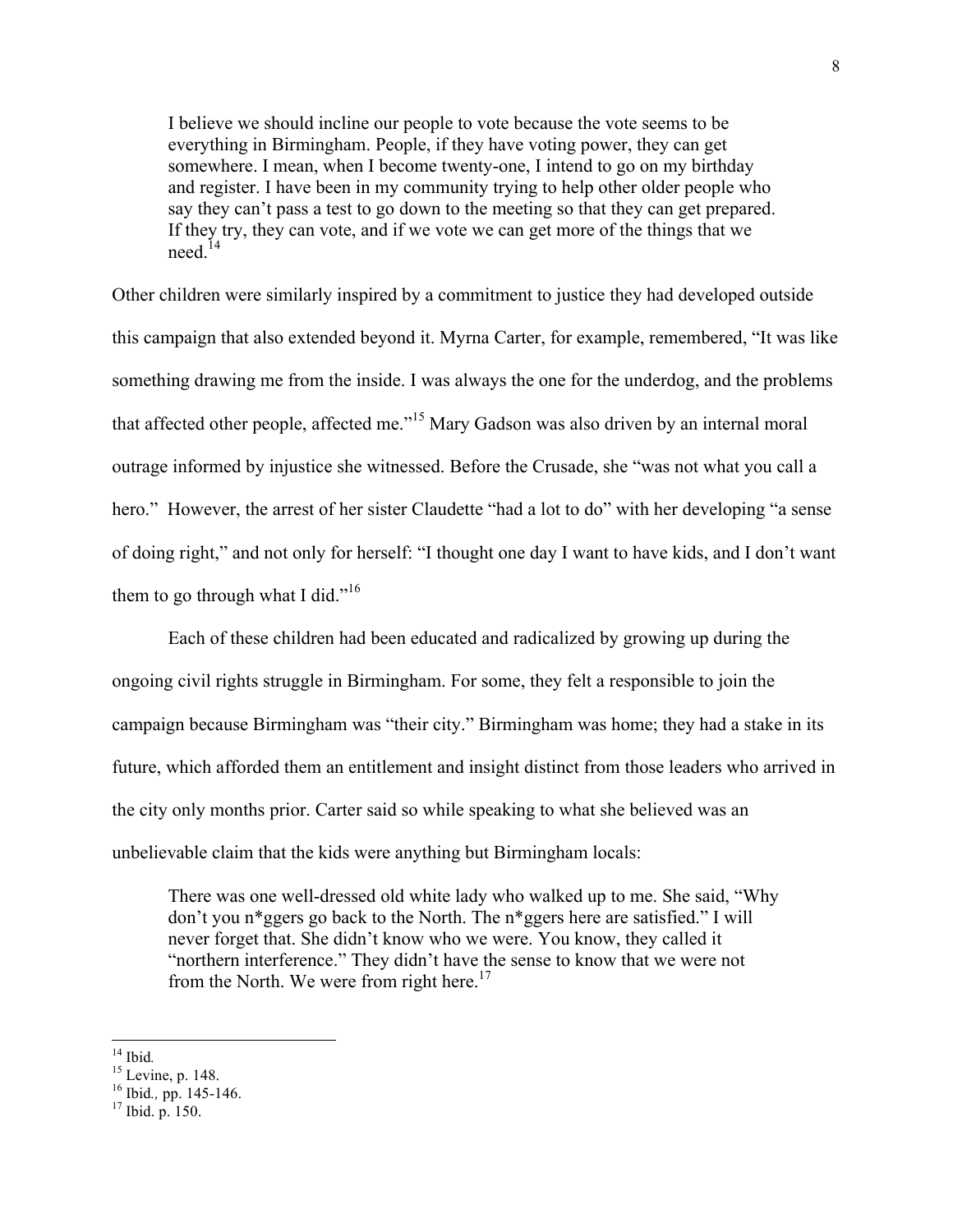Carter's answer responds both to these ignorant white critics of the Campaign as well as to the notion that the marches' organizational energy and political persuasion was imported to Birmingham with the arrival of King The children saw themselves as those ultimately responsible for Black Birmingham's future.

The Crusaders' sense of responsibility toward their city was perhaps related to the fact that they each grew up in a time of transformation and revolution in Birmingham and across the South. They had been born into a world regularly rocked by white supremacist violence and terrorism like dynamite bombings in their community beginning in 1946.<sup>18</sup> Even for the oldest teenagers among the Crusaders, they were only seven or eight years old when Black activists in Birmingham began their desegregation campaign. By 1963, they were tired, antsy, and fed up, and for these reasons they took initiative on what seemed to them to be an endless project for justice that the leaders, pastors, or even their own parents failed to achieve for them. Bernita Roberson, for example, had "serious beliefs" going into the Crusade formulated long before she and her friends were recruited and more intimately than in a nonviolence workshop at church, by her family's struggle with racial inequality in Birmingham since before she was born. Roberson said of her politics, which were "more opinionated than others," that she "got it from" her father, "who saw oppression. He was so angry about it that he would never ride the buses. He could never participate because his anger was so violent. He couldn't do it, so I did it for him."<sup>19</sup>

Roberson's sentiment—"he couldn't do it, so I did it for him"—verbalized a frustration that many of the other children felt generally about the state of their city. Another teenager, Catherine, suggested that the children, rather than doing what they were told, felt that they themselves were pushing forward the cause out of impatience: "These kids weren't told that this

<sup>18</sup> Eskew, p. 53. <sup>19</sup> Levine*,* pp. 143-144.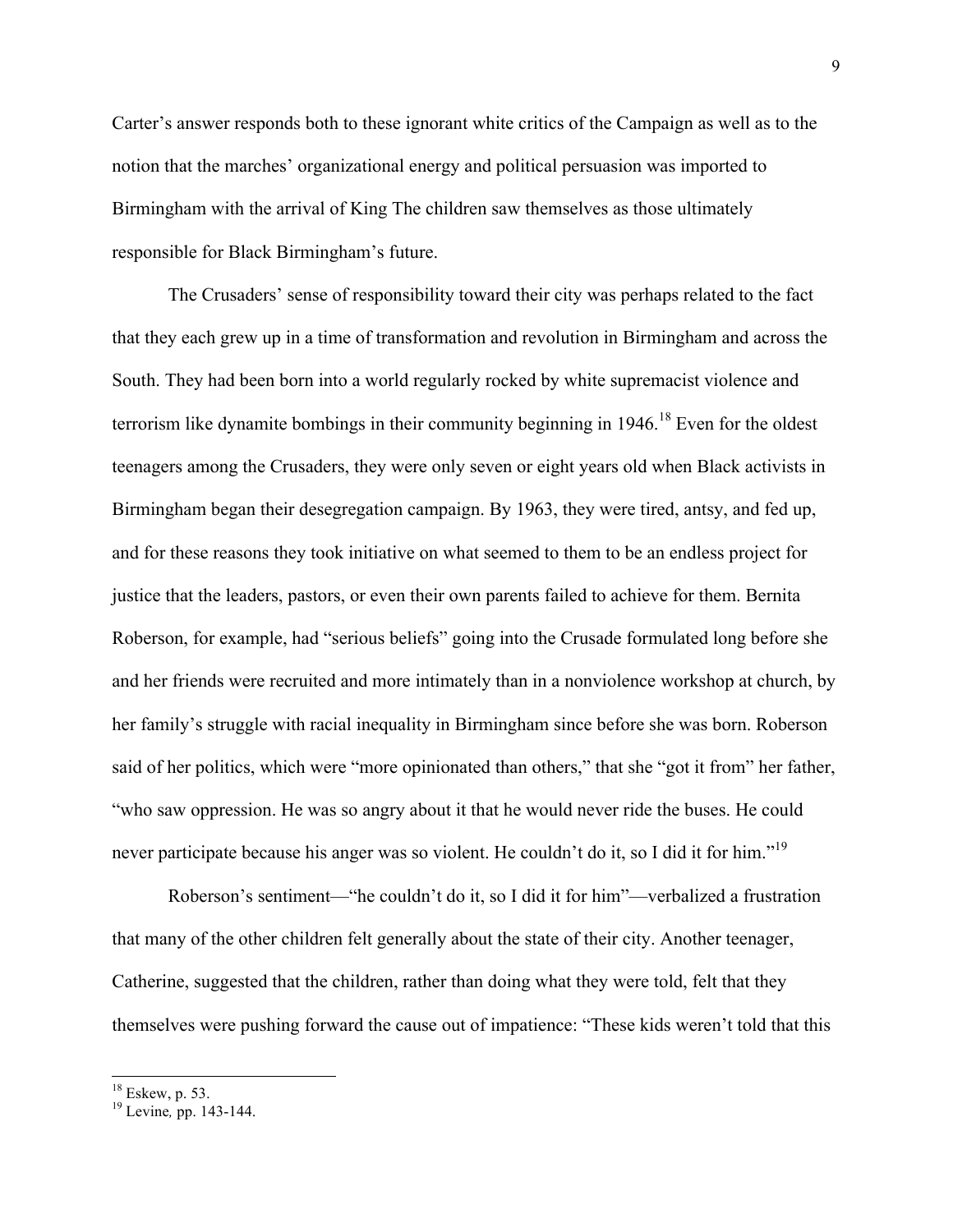was something that they had to do. We presented them with facts, they realized the situation, what had to be done, and they plunged right with the Movement to get it done. Because they know that this is their town, they have to live here  $\dots$  and it's not to be lingered on and on."<sup>20</sup> An unnamed child interviewed by WRVR also voiced that "the students feel that this should've taken place long time ago. And the kids want their kids now to have a better opportunity in life." Another WRVR interviewee, Mary, said the same, that she and others formed the Crusade "because most of the kids feel that the time is now. I mean, we waited too long already."<sup>21</sup> The children's righteous restlessness suggests something very different from eager masses playing follow the leader; in a way, they were showing the adults the path forward.

These impetuses—justice, ethical duty, and in particular, impatience—are not distinctive to Birmingham's children, but are well established in analyses of youth and militancy in social change theory. Andrew Manis relies on this generational argument to understand the organizing style of the younger Black leadership in Birmingham, namely Reverend Fred Shuttlesworth. Shuttlesworth had been leading Birmingham's struggle for desegregation since taking up a pastoral post at Bethel Baptist Church in 1953, and his religious and political impact, Manis argues, was very different than that of more mainstream movement heads as he "was part of a younger, less docile group of southern blacks who came of age in this climate of impending change." Others in Shuttlesworth's orbit like Lola Hendrix, says Manis, also understood themselves "as part of a younger adult cohort that, unlike their parents' generation, would accept segregation no longer." Hendrix reportedly commented, "We just did not want to think about our years [being] spent like our parents' had been spent, and it was time to do something about it."<sup>22</sup> Hendrix's adolescent impatience is identical to that of Birmingham's Crusaders. If Shuttlesworth

<sup>&</sup>lt;sup>20</sup> "Back to School in Birmingham."<br><sup>21</sup> Ibid.<br><sup>22</sup> Manis, pp. 77-78.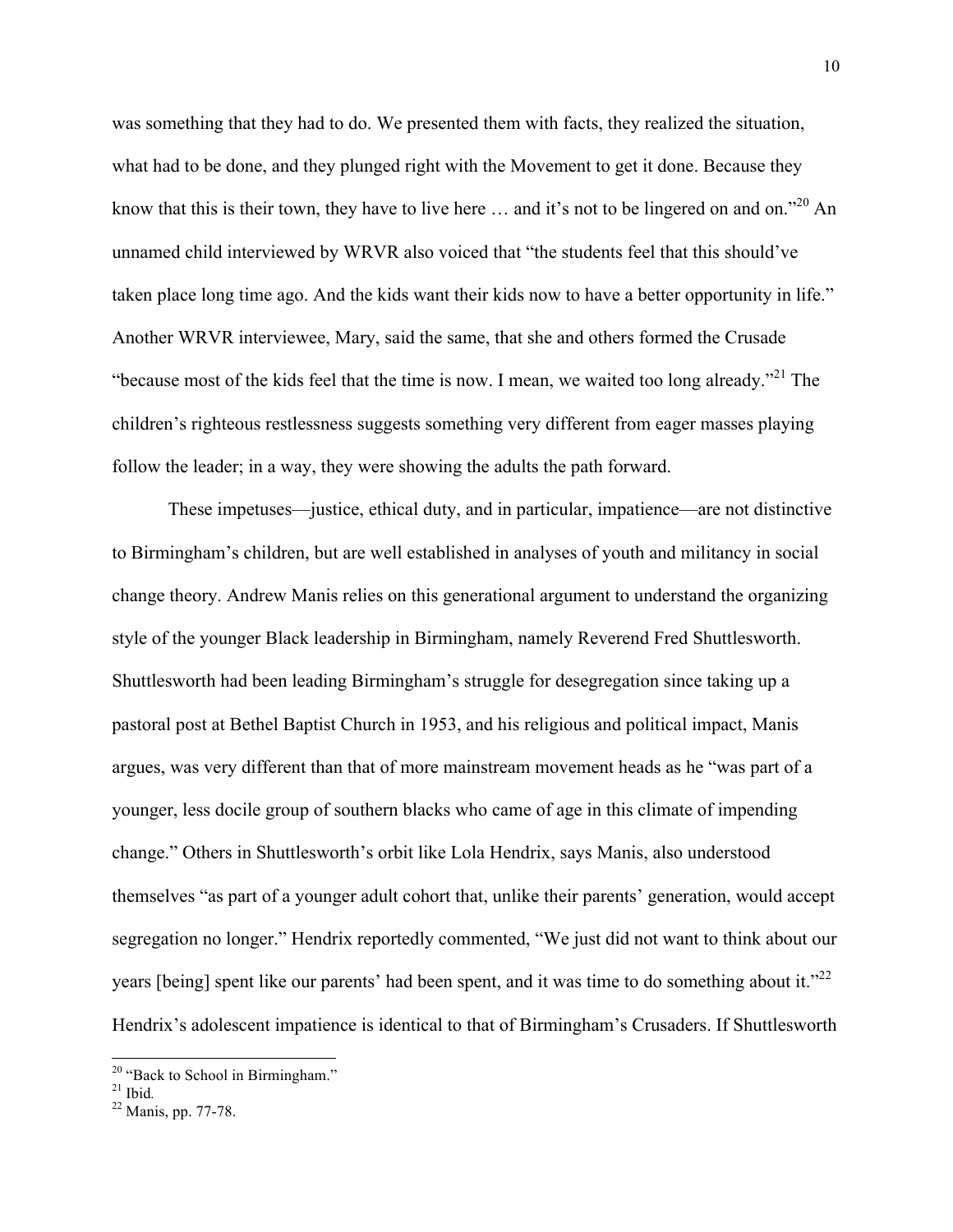and Hendrix possessed a useful and unique perspective and veracity in their young age and their proximity to the issues at hand, even more so did the children, whose childhoods were punctuated by the struggle for school desegregation and whose educations and futures were on the line.

# **Jailhouse Freedom Fighters**

On the morning of "D-Day," May 2, over a thousand school children gathered not at homeroom but instead at Sixteenth Street Baptist Church. From there, they left in groups of ten to fifty and marched toward City Hall in downtown Birmingham. "Singing freedom songs, parading with picket signs, kneeling in prayer," the swarm of fresh faces approached police lines before they were apprehended and loaded onto paddy wagons.<sup>23</sup> Some five hundred were arrested over the span of several hours on this first day alone. "It was strictly a youth movement today," reported the front page of *The New York Times* on May 3. "It was by far the largest series of demonstrations staged in Birmingham since a direct action campaign was begun here a month ago. The arrests made today will probably exceed the total for the four previous weeks. $124$ 

On the Crusade's second day, Bull Connor authorized the use of force against the child protesters to halt the demonstrations. Police dogs mauled children and high-pressure fire hoses blasted them across pavement; journalists, firemen, and children were hospitalized in the chaos that ensued; and all the while, hundreds more youths were arrested and booked without resistance. Images and stories proliferated from newspapers like *The Los Angeles Times* and *The Washington Post* to *The South China Morning* and *The Korea Times*, which depicted and

 $^{23}$  Eskew, p. 3.<br><sup>24</sup> Foster Hailey, "500 ARE ARRESTED IN NEGRO PROPEST AT BIRMINGHAM: YOUNG MARCHERS CHEERED BY ELDERS IN BIGGEST SERIES OF DEMONSTRATIONS IN CITY," *New York Times*, May 03, 1963.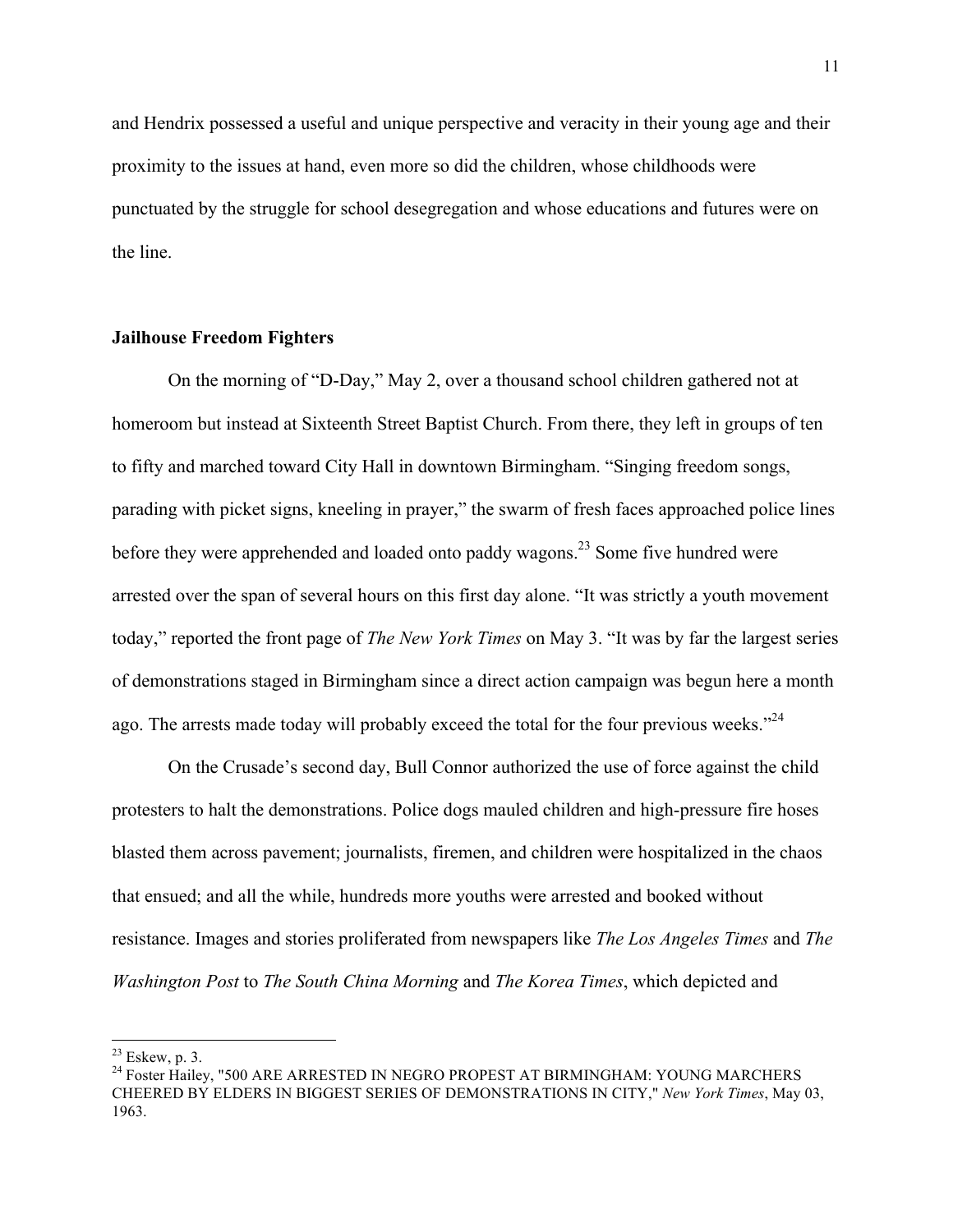described the violence against peaceful child demonstrators. Television news outlets also broadcasted footage from the events to millions of viewers, triggering international outrage. What had been less than negligible media interest in the Campaign before Thursday had exploded across front pages and TV screens throughout the world by Saturday. Birmingham dominated the global news cycle for the next week, inspiring mass, equally global outrage.

Buried amid an avalanche of coverage to follow, a single paragraph in that first *New York Times* story on May 3 noted how a six year old girl "was seen being placed in a police wagon with other demonstrators. What happened to her was not known.<sup>25</sup> The *Times* here unwittingly captured the indifference and ignorance with which the historiography to follow has regarded the children's individual experiences at this moment. Their greatest contribution was their tireless and nonviolent marching, all agree, and the police brutality they endured during their mass arrest was the sacrifice that secured the movement's strategic success. But what happened immediately after they were arrested, once the cameras stopped rolling, when they were hauled off to jail and booked? The Children's Crusade generally refers only to a week of youth-dominated public demonstrations, but in reality, the children were responsible for much more behind the scenes. The young activists' sacrifice, trauma, and resistance extended long past Birmingham's streets into the jailyards and cells in which they were held for four, seven, or even ten days at a time.

For many of the children interviewed, their experiences marching were secondary in significance to what they underwent behind bars. The conditions in Birmingham's jails were dismal. WRVR interviewee Catherine, for example, recalled that jailers stuffed her alongside twelve or more others in a solitary confinement cell designed for a single person, that "some girls had to crawl up on the bars to keep from stepping on someone," and that they were forced to stay in this condition "for about five hours without food, water, or toilet facilities." When these girls

<sup>25</sup> Hailey, *New York Times*.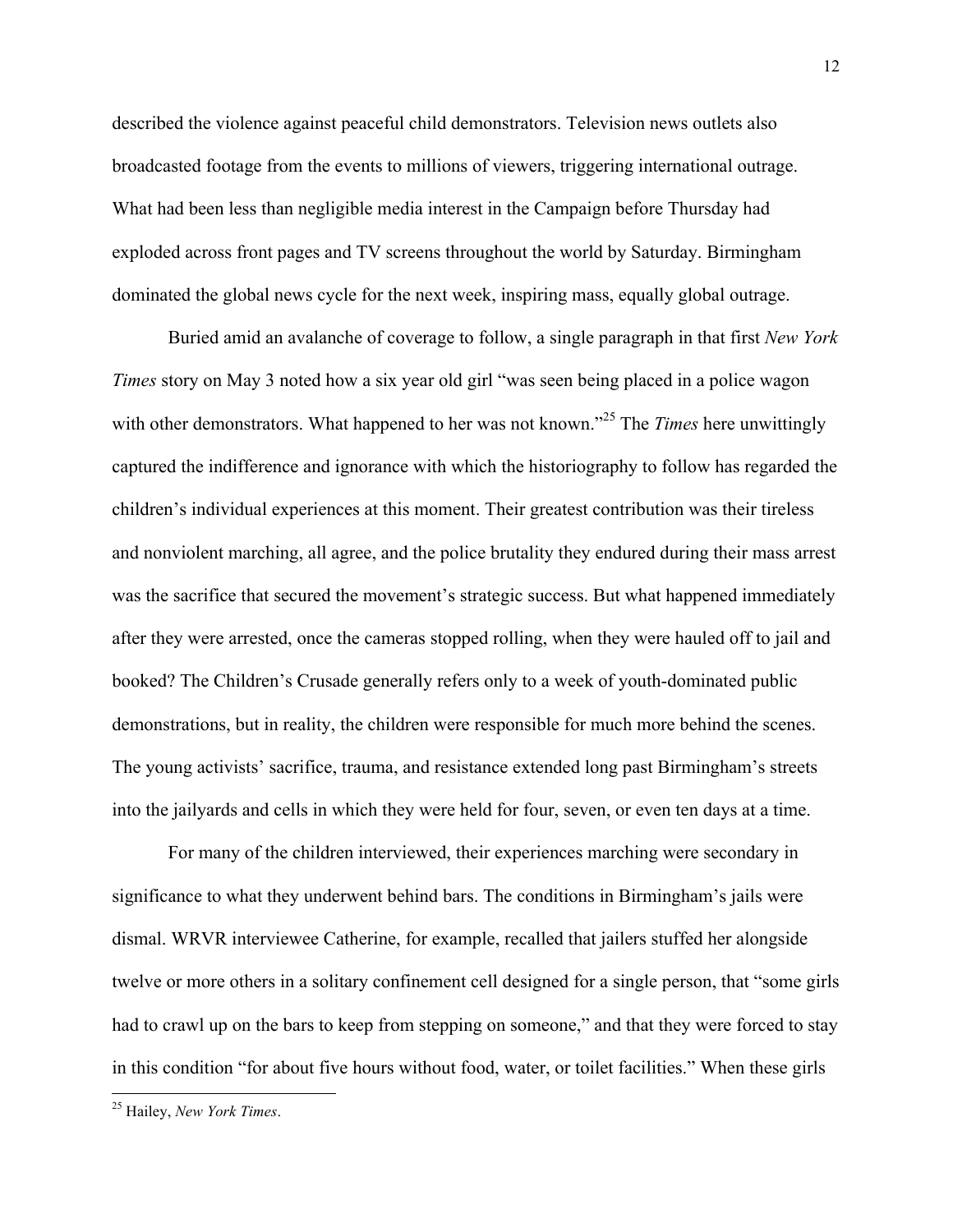were finally moved from solitary, they were transferred to a room already exceeding capacity. Catherine approximated that there were 182 other girls with her in total. The bunks in the cell were insufficient, so some had to sleep on the floor in newspapers. All this time, the officers took any opportunity to harass the children: "Every time we were marched in a line back up to the cell," she recalled. "If you hesitated for a moment you were poked in the back and the side with clubs by the officers. They called us all kinds of names. They called us everything but children of God." Almost as offensive as this mistreatment was the state of their meals—Catherine and several other children had been deprived of food for more than a day since they were first booked, and when they were finally served, "the food was so bad that girls got sick. … I actually lived off payday candy bars, tick tock coffee cakes, and water. Really. The only thing that was eatable in the whole place was apple sauce!"<sup>26</sup>

Perhaps the most shocking abuse Catherine and others endured was that, at points throughout her five-day stay, she witnessed officers remove these young girls—"freedom fighters," she called them—from their cell to be put in with the adult inmates, ostensibly so that they would be assaulted. "And you had all kind of people down there," she exclaimed, "drunks, just everybody down there!" The girls remained safe and protected among the older inmates, however, who "told the policemen that they were hurting them, that they were beating them, but actually, they were very nice to them." Nonetheless, they returned shaken up and afraid, and Catherine expressed fear about what could happen if she was brought back to jail due to complications with her bond: "My lawyer told me to expect to be picked up at any moment. And I hope to God they don't put me in there with those inmates."<sup>27</sup>

<sup>&</sup>lt;sup>26</sup> "Back to School in Birmingham."<br><sup>27</sup> Ibid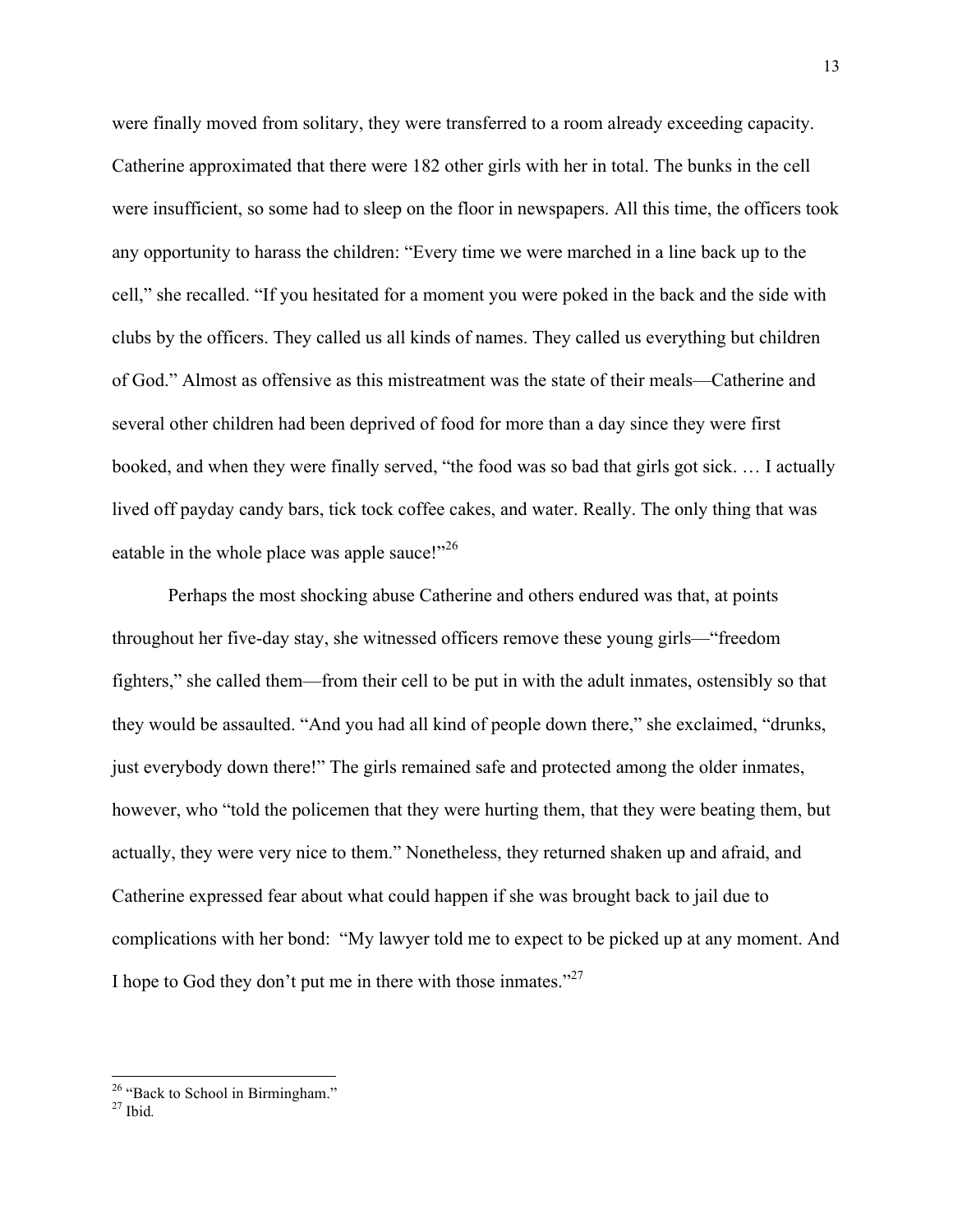Catherine's story, while extraordinarily disturbing, was unfortunately not unique. By her estimate alone, 182 other children underwent the same experience. Other interviewees detailed similar experiences in overcrowded and filthy facilities, subjected to cruelty untempered by the gaze of outside onlookers. Another boy on tape described the harsh conditions he faced beside some fifty other boys stuffed in one cell: "We was there [in jail] about two days before we could get anything to eat. And the first night we were there, they had the fan blowing [cold] air on us all night long. … They treated us all rough like."28 Incarceration even without the added dimensions of police cruelty, subpar facilities and conditions, and the threat of sexual and physical assault poses immense, unimaginable psychological and emotional toll, especially for children as young as six or seven who were held for days on end. Simply surviving this trauma thus constitutes an immeasurable victory and a shamefully unacknowledged contribution on the part of Birmingham's children. However, they didn't just survive. In their accounts of the days spent locked up, the children not only described their maltreatment, but also how they withstood it. The children persisted in their struggle even after they stopped marching in perhaps unconventional, but nonetheless political forms, like maintaining high spirits and community care, knowingly exercising their civil and legal rights, committing wholeheartedly to the Civil Rights Movement's "jail-no-bail" tactic, and collectively singing through the night.

Throughout her narrative, Catherin's dedication to nonviolent struggle often looked like humor and fun in the most abhorrent of conditions. In fact, at the outset of her interview, she introduced her story: "Oh, my experiences in jail were awful. I had an awful time. They pushed me around, and everything. But the kids there … all of us, we just had a wonderful time. We

 $28$  Ibid.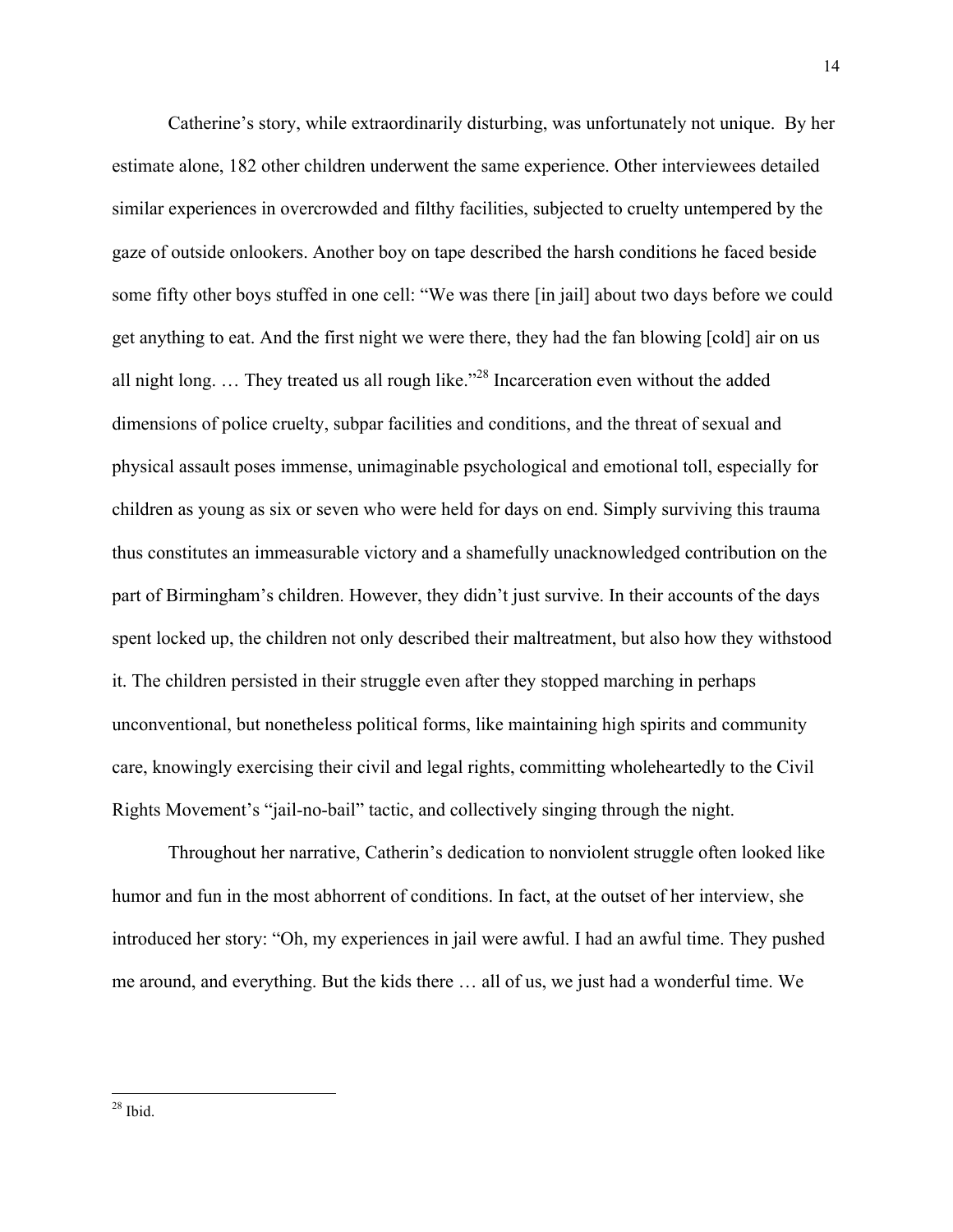were treated like animals, let's say."<sup>29</sup> Comically contradictory, this statement reveals that positivity was one of many ways the children remained devoted to their political objectives.

This surprisingly upbeat perspective considered alongside the details of Catherine's treatment in jail was made possible by the way the children comforted and protected each other, forming a buffer between themselves and their potentially traumatic experiences serving time. In several instances Catherine demonstrated how she had taken responsibility for looking out for the younger demonstrators. After the police initially apprehended them and brought them to jail, they were taken out of the wagons and locked up in the yard, where they were forced to wait for more than an hour before she approached an officer and inquired what their plans were for the younger children. "Now I had been instructed to protect the kids, and maybe I should say I am secretary for the Student Committee of Human Rights here in Birmingham," Catherine proudly announced. When the officer refused to answer her, she told the younger kids, "Stop right here, you won't go anyplace, just wait until he tells you where you're going." Later, when a group of them were separated from the others and placed in a holding cell, she recalled how it started raining with the younger children still stuck out in the yard. She and her cellmates began banging on the door:

[The officer] came in and told us … we better stop doing that because he would beat us! He told us to go somewhere and sit down, called us n\*ggers and things. So we told him, "If you don't get those kids out of the rain we're really going to tear the place up." He said, "I dare ya. If you bang on the doors once more I'll put you in solitary confinement.<sup>30</sup>

With a laugh, however, Catherine said, "The minute he walked out of the door I grabbed another door and Mary grabbed a window and we started shaking the bars." This experience—isolated from all the others, called racial epithets, threatened with solitary confinement—could easily,

 $^{29}$  Ibid.<br> $^{30}$  Ibid.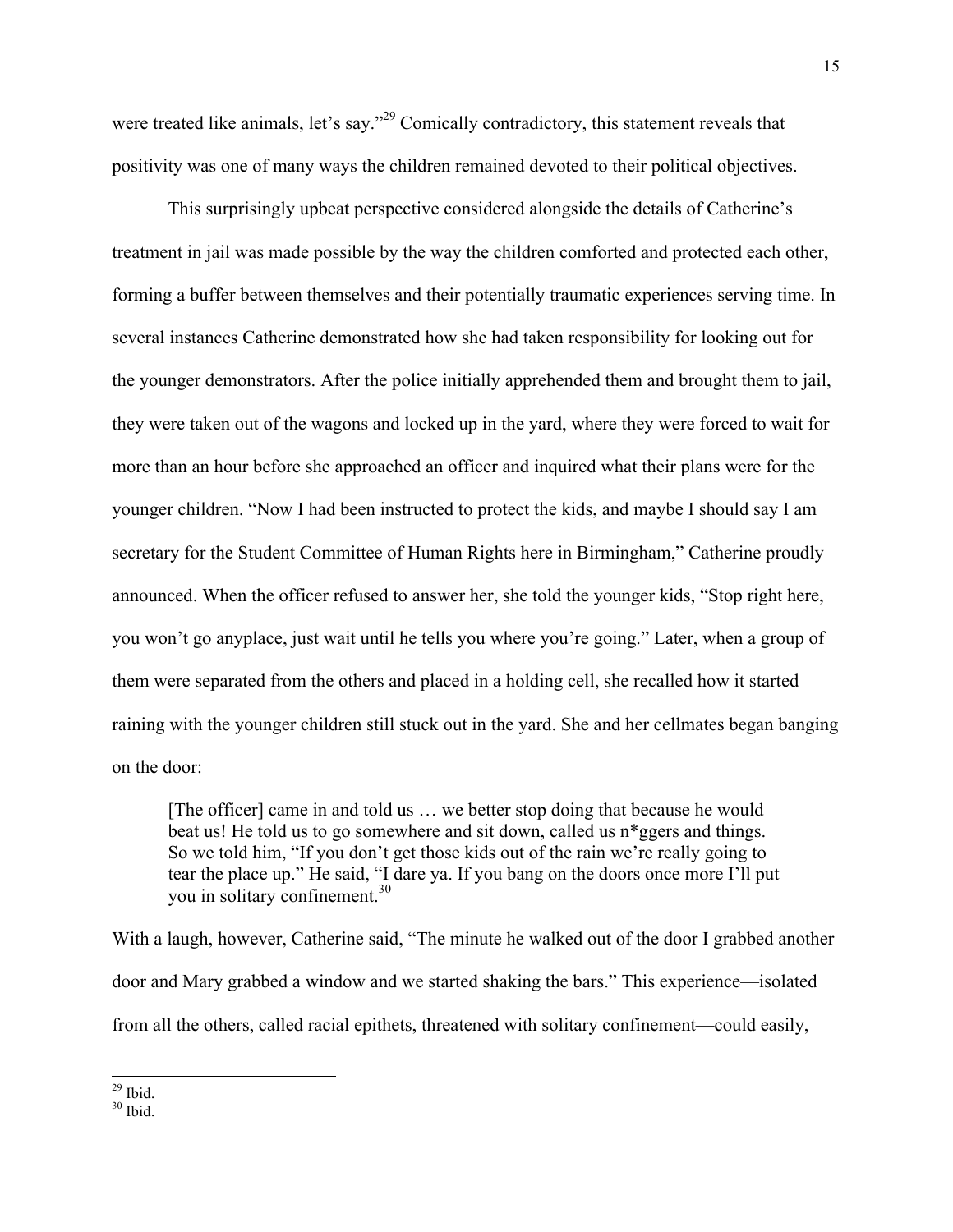justifiably have disturbed Catherine and her friends into silence. Her priority was advocating for the others. She was not alone. Julia shared how many other girls in her cell of three hundred had Catherine's value of "going the second mile" for each other, evident in the way several girls offered their beds or blankets to her when she arrived at night where others were already sleeping. $31$ 

Commitment to nonviolent resistance took more explicit forms as well. For example, when Catherine was brought into the jail building and questioned, she said, "I refused to comment other than my name and address and my age. After that, I asked the officer what was I being charged with—other than violation of Section 1159 of City Code—and he said 'no comment', you know, very frankly. He wouldn't even tell me why I was in there."<sup>32</sup> Not only did she demonstrate the extent of her civic education on her rights and her city's code, but she also asserted these same rights by answering certain questions and refusing to answer others. In another example of active protest, Larry Russel described how he was firmly dedicated to the "jail-no-bail" strategy, a mainstay of King's nonviolence, during the entirety of his ten day stay in jail. "Matter of fact," he remembered, "with the one phone call they gave me, the first thing I did was to call my mother. 'Don't worry about me', I told her, 'I'll be okay. We've been arrested and I'm in the city jail. I'm doing fine. There are a bunch of us here. Whatever you do, don't come and get me out'."<sup>33</sup> In response to his mother's tearful concern on the other end of the line, he pleaded, "Please, this is what I want to do."<sup>34</sup>

In a final example of jailhouse resistance, Catherine recounted her use of song to comfort other children in her cell as well as the boys sleeping outside of their window in the jail yard:

<sup>&</sup>lt;sup>31</sup> Ibid.<br><sup>32</sup> Ibid.<br><sup>33</sup> Levine, p. 145.<br><sup>34</sup> Ibid.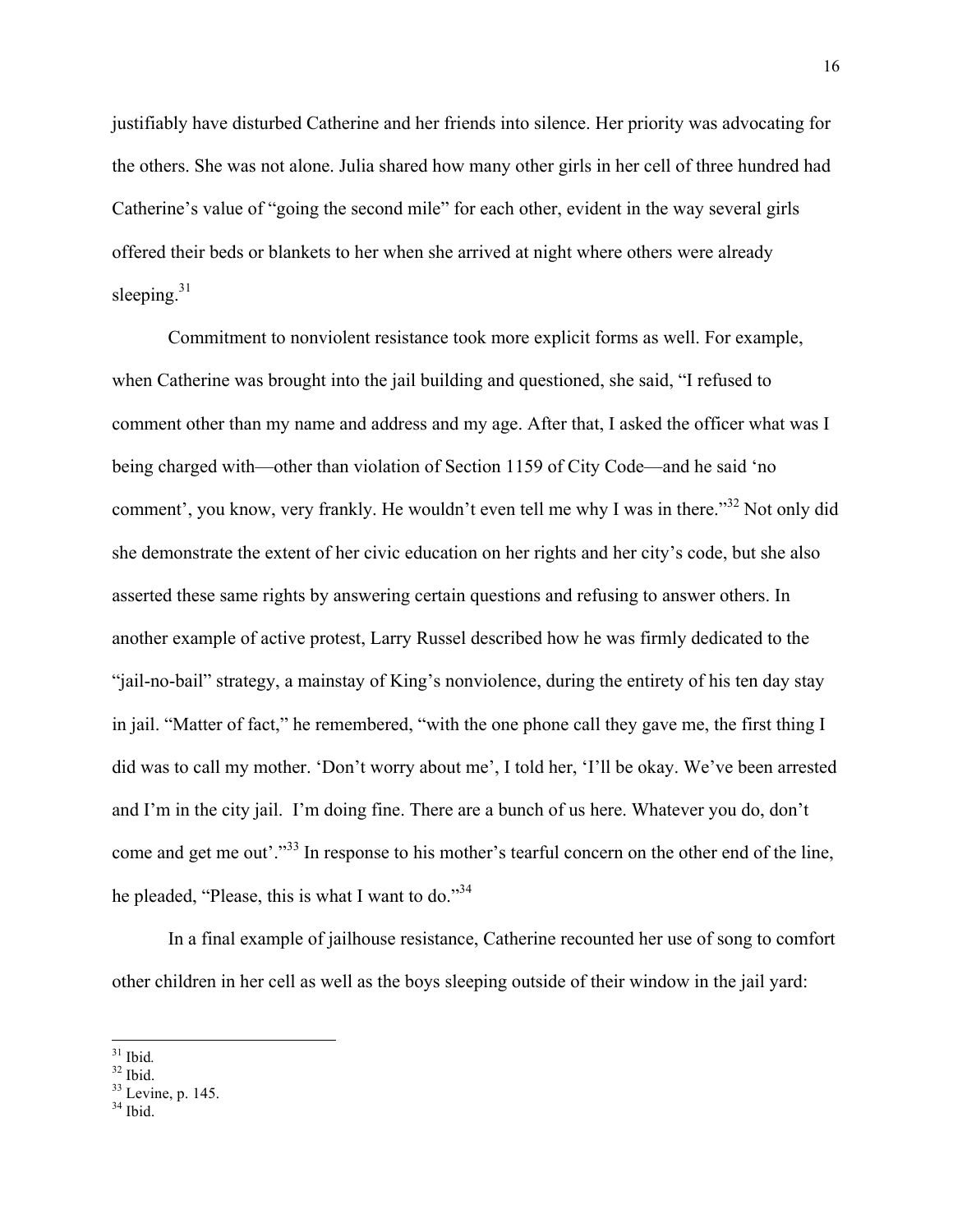I took my Bible, and I would go around to the girls and we would get together and we would read and we would sing. And one night … we were very depressed. We were told that they had put water on the boys. I know that the boys were sleeping outside because we could look out the window at night and see the boys outside. And we just started singing. And we sang all night and early in the morning we were still singing. And I was tired but I said I must keep going.<sup>35</sup>

Catherine led this nighttime chorus to lift the spirits of both the younger children and those kids out in the cold. But she and the others were also partaking in a practice of Black song shared across the entire Civil Rights Movement from Selma to Montgomery and sustaining a long tradition of Black survival and resistance through music dating back before Baptist church gospels to the spirituals of their enslaved ancestors.

These details, extremely unsettling on the one hand and radically inspiring on the other, have never come to light in any substantial discussion of this historical moment. However, these inhumane conditions, outright violence, and the very fact the children nonetheless persevered nonviolently are just as stunning, if not more so, than the police-met marches in Birmingham's streets for which they are generally remembered. As demonstrated by the children's own accounts, their experiences in jail were far more extensive and significant to their own memory of their participation in the civil rights struggle. When unearthed, the jailhouse stories drastically shift the Children's Crusade's center of gravity from out in the streets, publicly consumed, to inside the jail, unacknowledged and incarcerated.

## **An Ambivalent Victory**

By May 7, even people on the outside knew that the situation within Birmingham's jails, and in the city at large, were reaching a crisis point. The day before saw the largest mass arrest yet – about a thousand – and by the morning of the seventh, the city's penitentiary facilities were

<sup>&</sup>lt;sup>35</sup> "Back to School in Birmingham."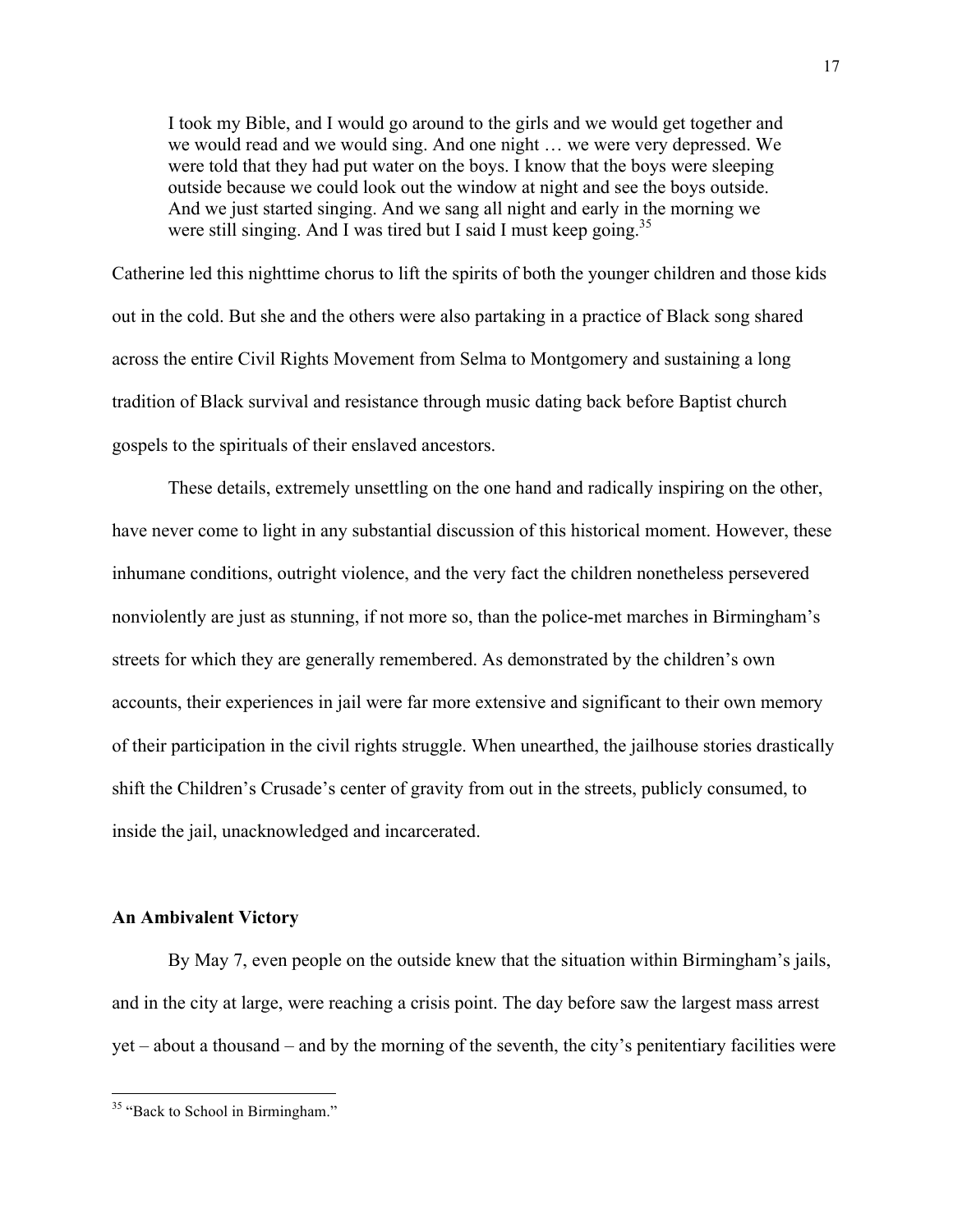so overcrowded that breakfast took four hours to serve.<sup>36</sup> Meanwhile, white business owners were becoming increasingly anxious over the continued protests and pleaded with the organizers for a truce. In Washington, President Kennedy had pressure from all sides to put an end to the madness in Birmingham. The children, on the other hand, showed no signs of stopping.<sup>37</sup>

On May 8, after Attorney General Robert Kennedy's envoy Burke Marshall arrived in Birmingham to facilitate negotiations among the civil rights organizers and Birmingham's business class, the latter agreed to King's provisional demands in exchange for a moratorium on the protests before a final settlement was reached. On May 10, King and Shuttlesworth announced their ultimate compromise, which entailed some forms of desegregation and a promise of more to come. By the end of the Crusade, more than three thousand young protesters had been arrested and released and Bull Connor had been removed from office.<sup>38</sup>

After all the dust settled, Birmingham appeared to be the monumental success King and the Movement needed. King became widely regarded as a hero with the Birmingham Campaign a shining emblem of his organizational efficacy. "Everybody, expert or naive, would agree that Birmingham was the chief watershed of the nonviolent Movement in America, and led directly to the 1964 Civil Rights Act, which had an effect of desegregating America," Dr. Wyatt Walker claimed in his oral history on the Birmingham Campaign. "And I think that was my chief organizational accomplishment, the planning of Project C and executing it.<sup>39</sup> According to Walker and others, there would have been no Selma March, no march on Washington, and no

<sup>&</sup>lt;sup>36</sup> "Birmingham Jail is so Crowded Breakfast Takes Four Hours," *New York Times*, May 08, 1963.<br><sup>37</sup> "Birmingham Campaign," The Martin Luther King, Jr., Research and Education Institute, May 30, 2019, https://kinginstitute.stanford.edu/encyclopedia/birmingham-campaign).<br><sup>38</sup> *Ibid.* 39 "Reverend Dr. Wyatt Tee Walker's Biography," The History Makers, accessed March 7, 2020,

https://www.thehistorymakers.org/biography/reverend-dr-wyatt-tee-walker.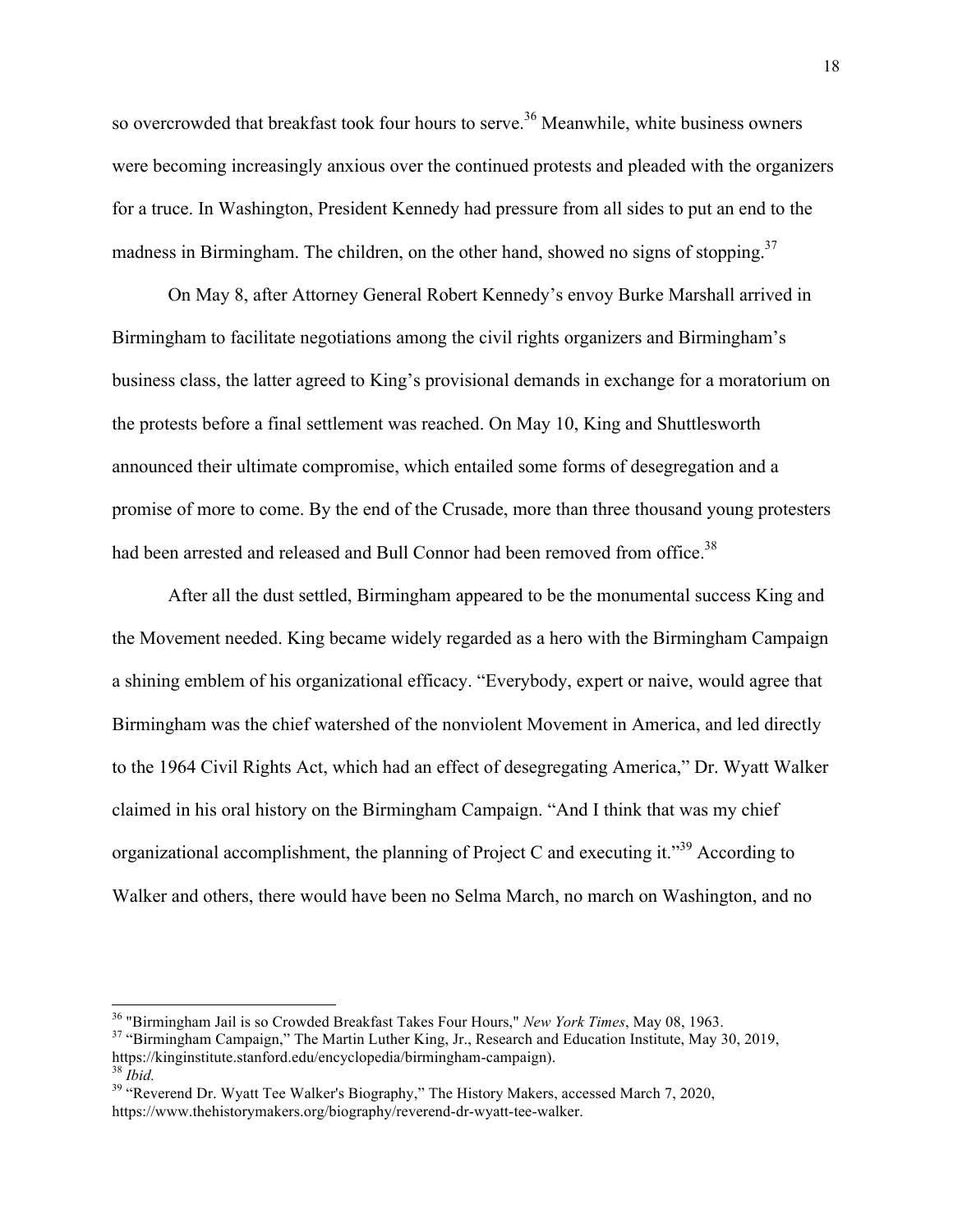eventual legislative victories without Birmingham.<sup>40</sup> At the conclusion of Birmingham, King himself anticipated this future, saying, "Birmingham now stands on the threshold of becoming a great, enlightened symbol, shedding the radiance of its example throughout the entire nation."<sup>41</sup> And many historians in retrospect confirm that King's premonition was correct.<sup>42</sup>

However, this victory was in reality more ambivalent and requires more nuance than Walker and indeed much of the popular narrative provide. Some scholars have paid closer attention to the aftermath of the Campaign once King left the city. Vincent Harding cautioned in his reflection on the Campaign in June 1963: "But, this general hopefulness must be tempered by several disturbing possibilities. One of them may lurk within the business-industrial group itself, for these men could conceivably interpret the present agreement as the farthest they could possibly go, and would stop after these limited goals were reached."<sup>43</sup> Historian Adam Fairclough shows how Harding's fears were effectively realized as a result of King ultimately "settling for a lot less than even moderate demands."<sup>44</sup> Fairclough points to the fact that by July, one of Shuttlesworth's initial and core demands, the hiring of Black police officers and firefighters, had still not been met.<sup>45</sup>

But what about the kids, who had been Birmingham's key actors and had already felt the worst of the suffering because of it? While the children's perspectives broadcasted over the radio

<sup>&</sup>lt;sup>40</sup> Fernanda Santos, "Wyatt Tee Walker, Dr. King's Strategist and a Harlem Leader, Dies at 88," *New York Times*, January 23, 2018, https://www.nytimes.com/2018/01/23/obituaries/wyatt-tee-walker-dead.html.

<sup>&</sup>lt;sup>41</sup> Vincent Harding, "A Beginning in Birmingham," *Reporter*, June 6, 1963, p. 17.<br><sup>42</sup> Glenn Eskew, p. 299: "Just as the children's crusade broke the stalemate in local race relations, so too it broke the stalemate on the national level as it forced the president and Congress to draft legislation that ended legal racial discrimination. Likewise, the Birmingham Campaign transformed the Southern Christian Leadership Conference into a successful organization with a powerful strategy for social change and an internationally renown leader… Consequently, the victory in Birmingham evolved into the civil rights Act of 1964, which opened the system to African Americans even recalcitrant places such as steel city. The SCLC rode the wave of international outrage over Birmingham, increasing its revenues tenfold and honing a new strategy of nonviolent coercion. The March on Washington was simply a celebration of the victory in Birmingham."<br><sup>43</sup> Harding, p. 18.

<sup>&</sup>lt;sup>44</sup> Adam Fairclough, *To Redeem the Soul of America: the Southern Christian Leadership Conference and Martin Luther King, Jr.*, University of Georgia Press, 1987, p. 129. <sup>45</sup> Ibid., pp. 132-133.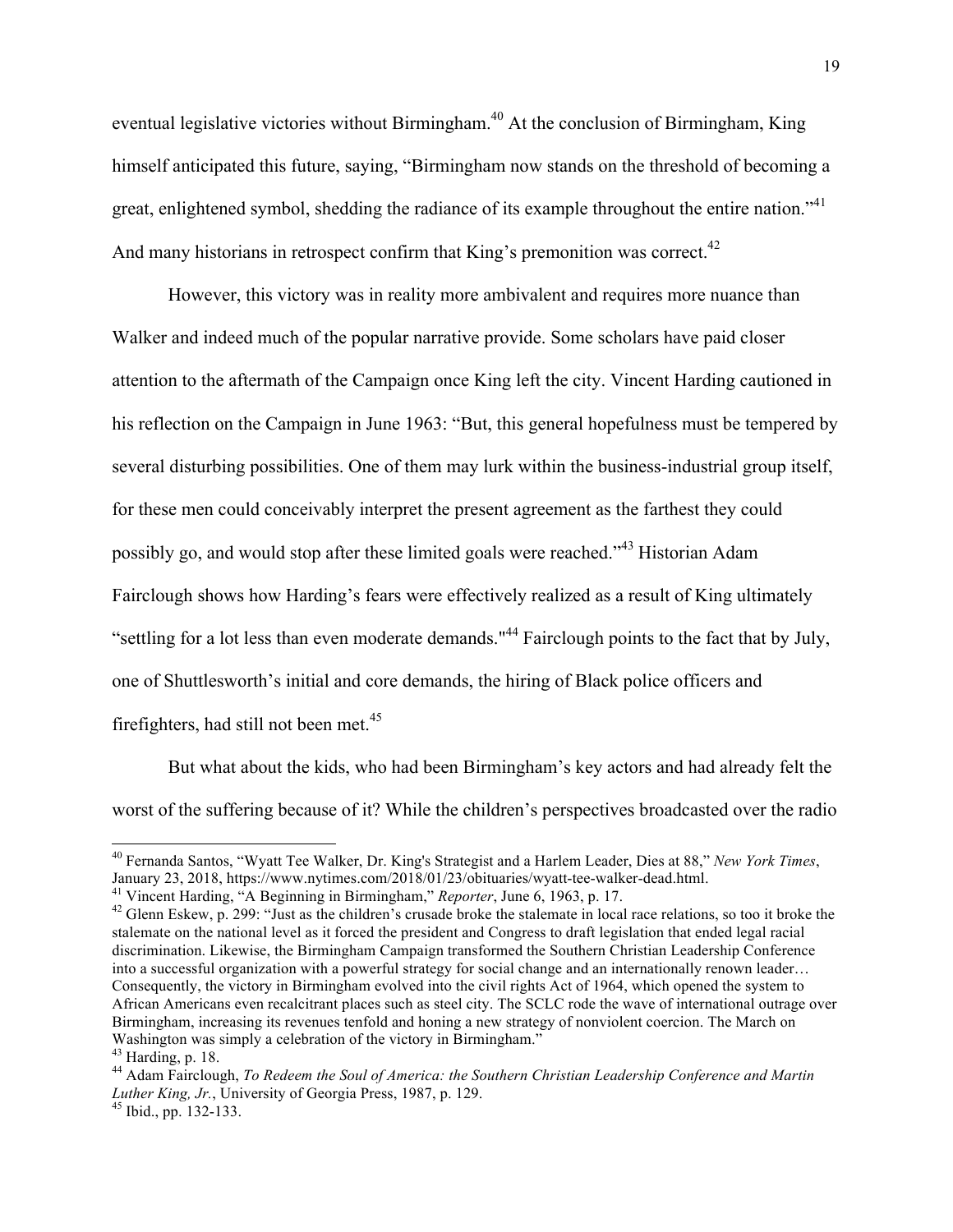were largely positive and excited about the future, they were collected immediately after the Crusade's seeming success, so any punitive consequences they eventually faced were still unforeseen. However, at the very end of her WRVR interview, Mary paused shortly, then, laughing slightly, added, "I lost my job." She had worked at the hospital, but when she called in to report back, her boss who had known that she would be demonstrating informed Mary that returning wouldn't be necessary. "I took it very nicely," she emphasized, "I didn't argue or anything like that because I figured that God would make a way."46 This one sole sour experience, however, foreshadowed the larger punitive consequences that would come a week after the children return to school, on May 20, when the Birmingham Board of Education ordered 1,081 Black students be suspended and/or expelled.

This outcome was no surprise and no secret. During the first few days of the Crusade, both Assistant School Superintendent Sellers Stough and R.C. Johnson, principal of the main Black high school, Parker High, went on the record warning that students found absent from classes faced automatic expulsion.<sup>47</sup> During this time, however, in a speech to a church full of concerned parents, King ended his address: "Now, finally, your children. Your daughters and sons are in jail, many of them, and I'm sure many of the parents are here tonight. … Don't worry about them."<sup>48</sup>

King's speech to parents the night following the expulsion order, however, was much less flippant about the severity of consequences befalling the children:

I want to assure you tonight that we are not going to sit idly by and accept this dastardly act without doing something about it. … Now, we must study all of the ramifications of this thing and all of the implications. …We are going to think

<sup>&</sup>lt;sup>46</sup> "Back to School in Birmingham."

<sup>47</sup> Hailey, "DOGS AND HOSES REPULSE NEGROES AT BIRMINGHAM."

<sup>48</sup> Branch, p. 763.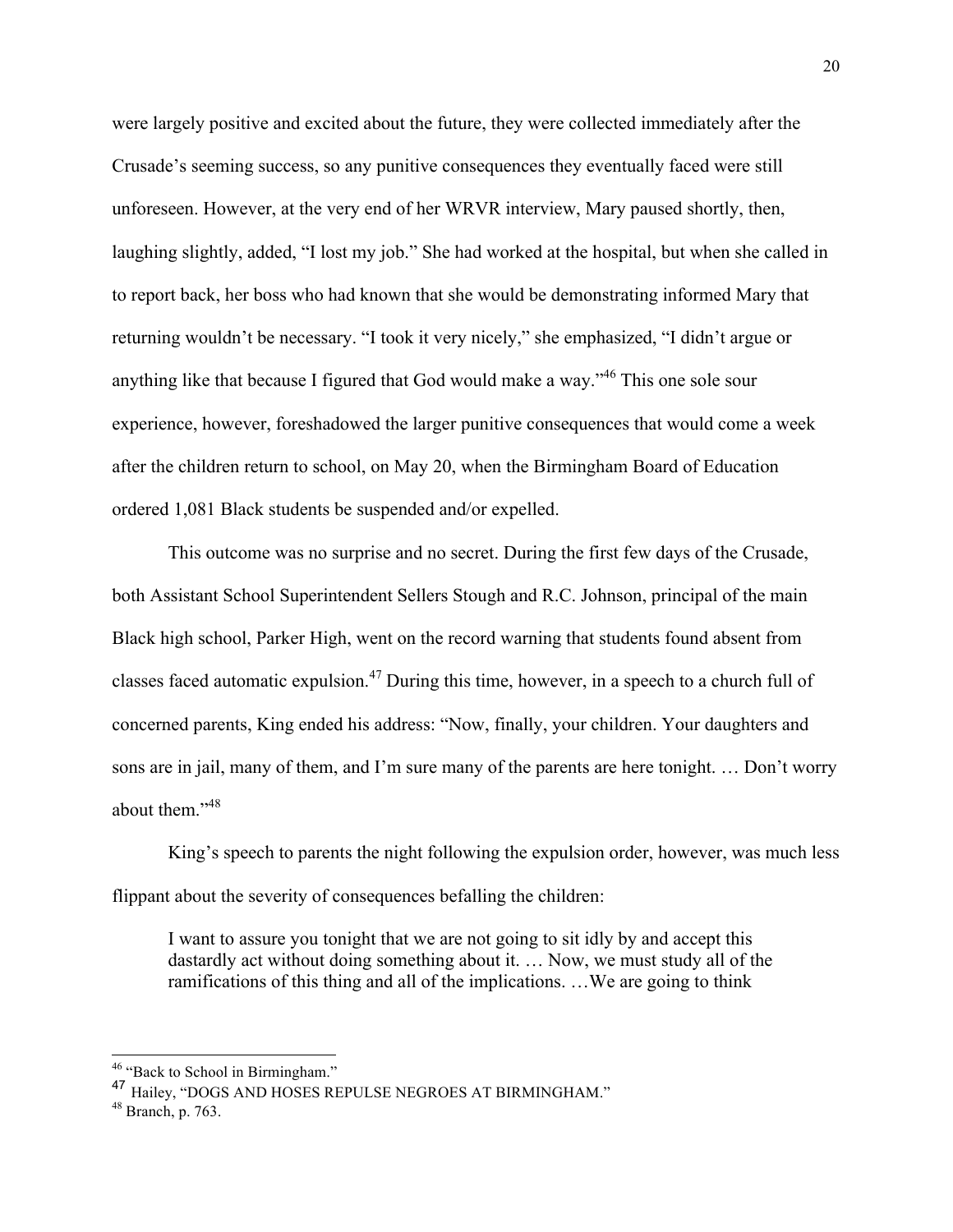through every move we make. We are going to study everything with reference to these expulsions. 49

Even with prior warning and his own firsthand knowledge of the city government's unforgiving brutality, King here and throughout this speech indicated that was not prepared for this outcome and had little to say on what he was going to do about it. The fight for civil rights in Birmingham was in large part about access to education, but King had written off the possibility that the children's education could be even more threatened by the Crusade until after the fact, when his supposed triumph was secured.

Others have voiced this opinion that King betrayed the children by settling with the city before their protection from punishment was secured. For example, Manis notes that "[m]ore militant activists, such as James Forman, believed that King had sold out the masses of young persons who had been the backbone of the Birmingham protests."50 Shuttlesworth was likely anticipating this possibility of backlash against the kids even before the Campaign's end. When he heard of King's plans to compromise with the city behind his back while he was recovering from an injury obtained during the demonstrations, he reportedly told King, "You may be Mr. Big now, but if you call it off, you'll be Mr. Shit."<sup>51</sup> The details of Shuttlesworth and King's feud over concerns that were eventually realized in the children's expulsion contextualizes the insult and injury of certain figures' betrayals of those who thrusted the Campaign to victory, like Abernathy, who "criticized Shuttlesworth bitter anger and his view that the SCLC had taken the Movement away from him, adding that 'in reality, without us there would have been no Movement in Birmingham at all'."<sup>52</sup>

 $^{49}$  "Back to School in Birmingham."<br><sup>50</sup> Manis, p. 385.

 $\frac{51}{10}$  Ibid., p. 383.<br> $\frac{52}{100}$  Ibid., p. 389.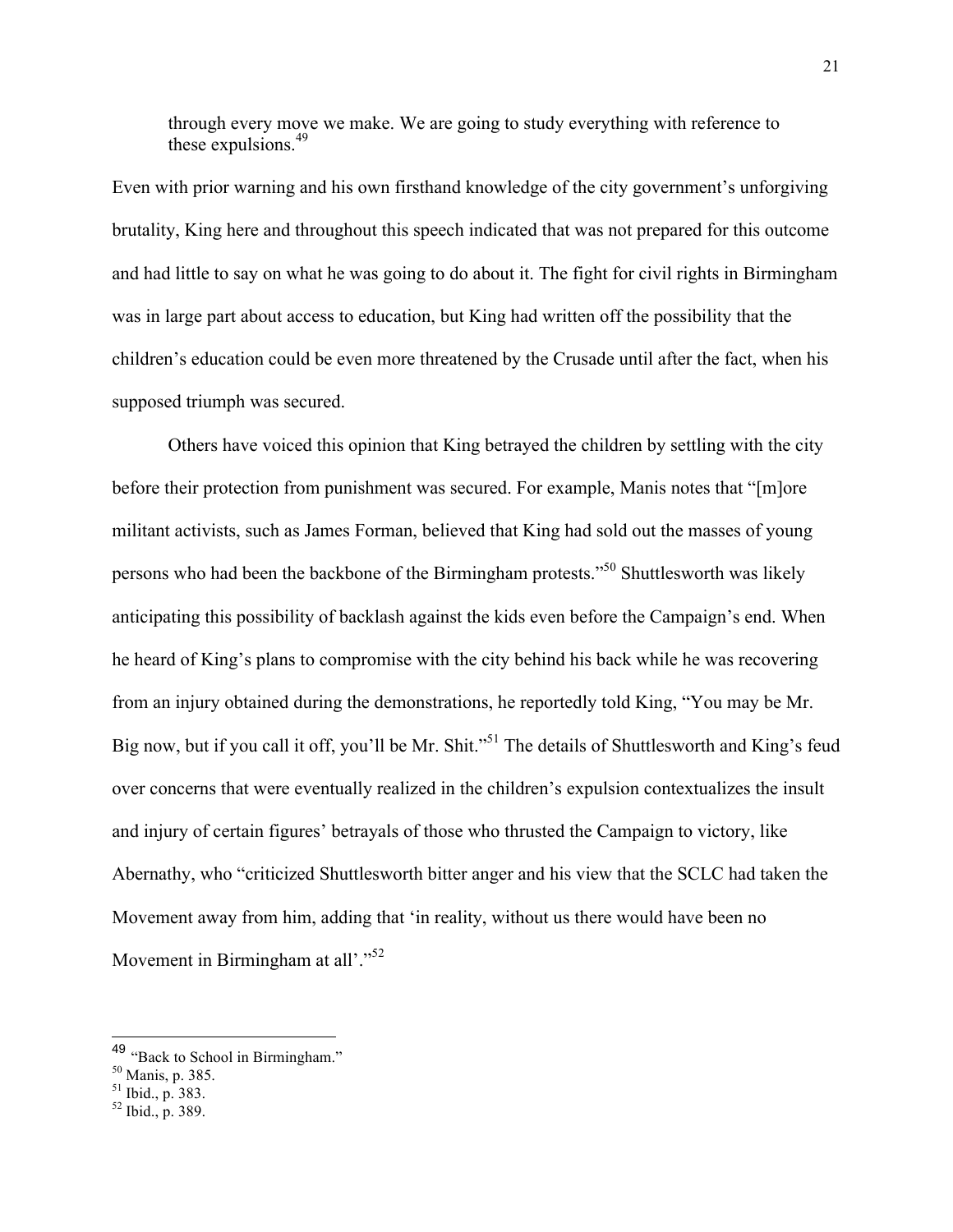Still, in the face of mass expulsion, the kids were again their own best advocates. The SCLC and NAACP challenged the School Board's order and successfully overturned it in the Court of Appeals, reinstating the schoolchildren. At one point during these court proceedings, a judge admonished teenage protester Grosbeck Preer Parham, emphasizing, "There is no freedom without restraint." Grosbeck responded, "You can say that about freedom because you've got your freedom. The constitution says we're all equal, but Negroes aren't equal." His mother added, "I know this, Judge—these younger people are not going to take what we took."<sup>53</sup>

# **Conclusion**

The project of reformulating Birmingham from the kids' perspectives—of repositioning the children at its center, rather than its periphery—shows that the core event of one of the largest civil rights victories was largely driven by the children of the Movement. This conclusion contributes two powerful interventions to the historical understanding of the Civil Rights Movement and to the politics of American resistance at large, of which that movement was but a formative moment.

First, the findings in this paper necessitate that historians on Birmingham reconsider commonly held and uncritically wielded assumptions about the national struggle for civil rights of the mid-twentieth century. The grassroots organizing that took place at the fringes of or altogether outside the civil rights leadership is just as or even more influential than organizations' formal scripted strategies. The emphasis placed on the leadership on the one hand and the omission of the children's oral histories on the other points to a larger problem in historical memory on the Civil Rights Movement. Because the historiography has relied foremost on traditional, physical material—meeting minutes, letters, published articles, and FBI

 $53$  Eskew, p. 290. This is the only paragraph I identified in any major scholarship that actually quoted from a child.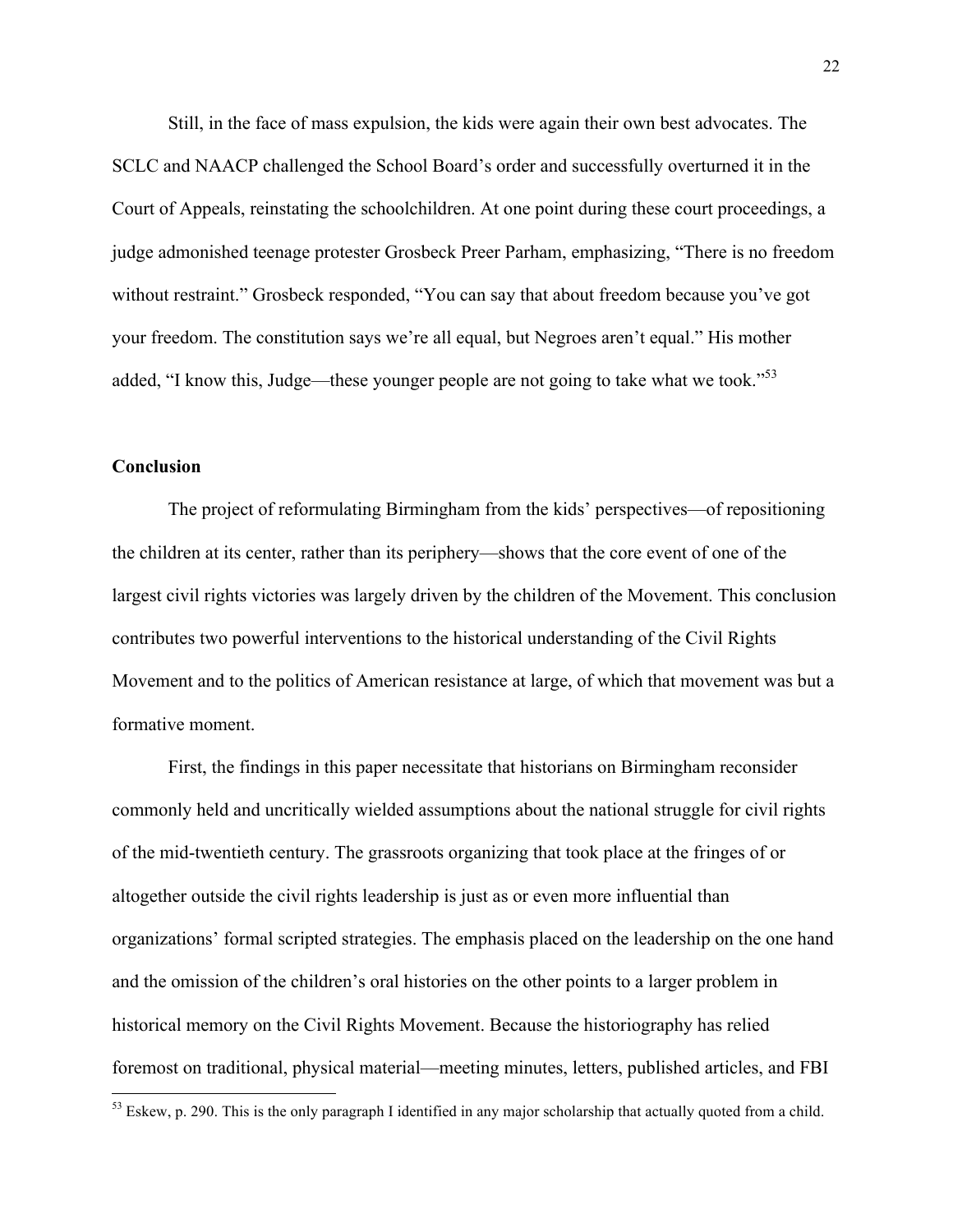files—for its sources, it has become dominated by the voices of male pastors in leadership positions. The people involved in the informal history-making on the fringes, like women and children, have been politely erased from the story. There is an ongoing project toward rectifying this scholastic pattern, such as a new expanding interest in the life and work of Coretta Scott King.<sup>54</sup> The oral histories of Birmingham's children contribute to this historiographical project by pointing out and filling in what's missing in a narrative that should ultimately belong to them.

Second, while the actions of the Child Crusaders of Birmingham made demonstrable contributions to successes of the Movement in and beyond Birmingham, their political philosophy and urgent will also have implications in a broader political sense. Their objectives of enacting change for themselves and their communities and the immense sacrifice and suffering they endured doing so are emblematic of the struggle of Black youth in America that has persisted for the seven dacades following the Birmingham Campaign. In *Democracy Remixed: Black Youth and the Future of American Politics*, political scientist Cathy Cohen argues that because Black children occupy an "uncertain place … in our political communities," they are making and doing politics in all aspects of their lives.<sup>55</sup> Cohen's analysis suggests that Black youth are living in a space of contradiction: that despite having the least to gain and the most to lose in American politics, registering a severe feeling of alienation due to the undeniable realities of structural racism in American society, Black youth still are the most visibly and vocally political agents in this country. The story of Birmingham embodies this contradiction of Black

<sup>54</sup> For example, Martin Luther King, Jr. Papers Project Director Clayborne Carson's research on Coretta Scott King has led to his conclusion that King's wife, who herself became a prominent activist after her husband's assassination, was responsible for, or at the very least, influential in the civil rights icon's own political trajectory especially in some of his most controversial political stances, like that on the Vietnam War (Niki Kottmann, "Dr. Martin Luther King Jr. Scholar to Bring His Teachings to Cheyenne," Wyoming Tribune Eagle, February 8, 2020, https://www.wyomingnews.com/features/todo/dr-martin-luther-king-jr-scholar-to-bring-his-

teachings/article\_2df62310-18af-5230-8a1d-5b914ae109dd.html). <sup>55</sup> Cathy J Cohen, *Democracy Remixed: Black Youth and the Future of American Politics* (Oxford University Press, 2010), p. 8.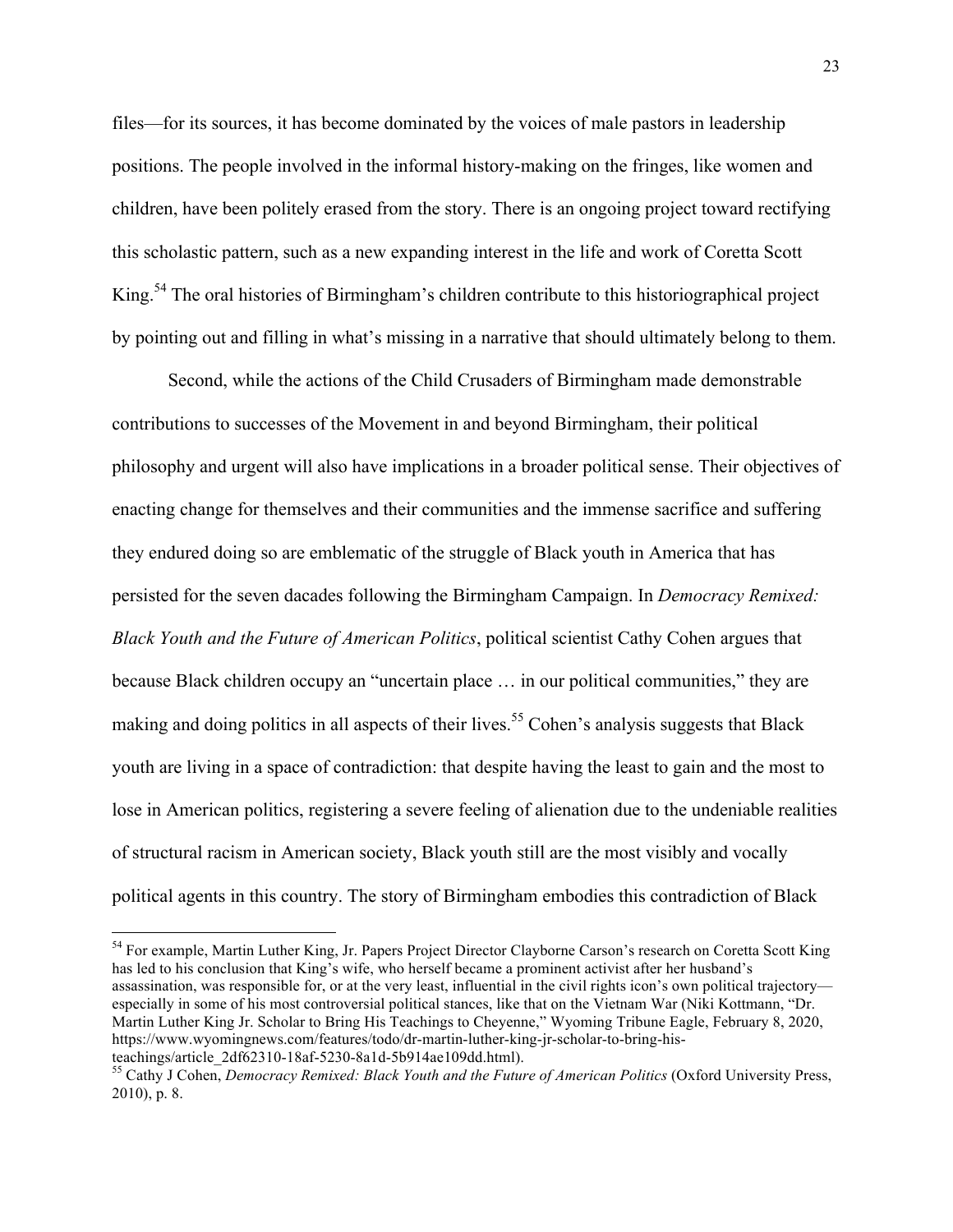youth struggle, a contradiction that played out during the Crusade and the immediate aftermath and memory of the Campaign. By remembering and centering the Child Crusaders' frustration, nonviolence, sacrifice, hope, trauma, and victory, Birmingham becomes a part of a long and ongoing tradition of young Black revolution for democracy still unrealized, not just via tactical means but through simply surviving, singing, and laughing.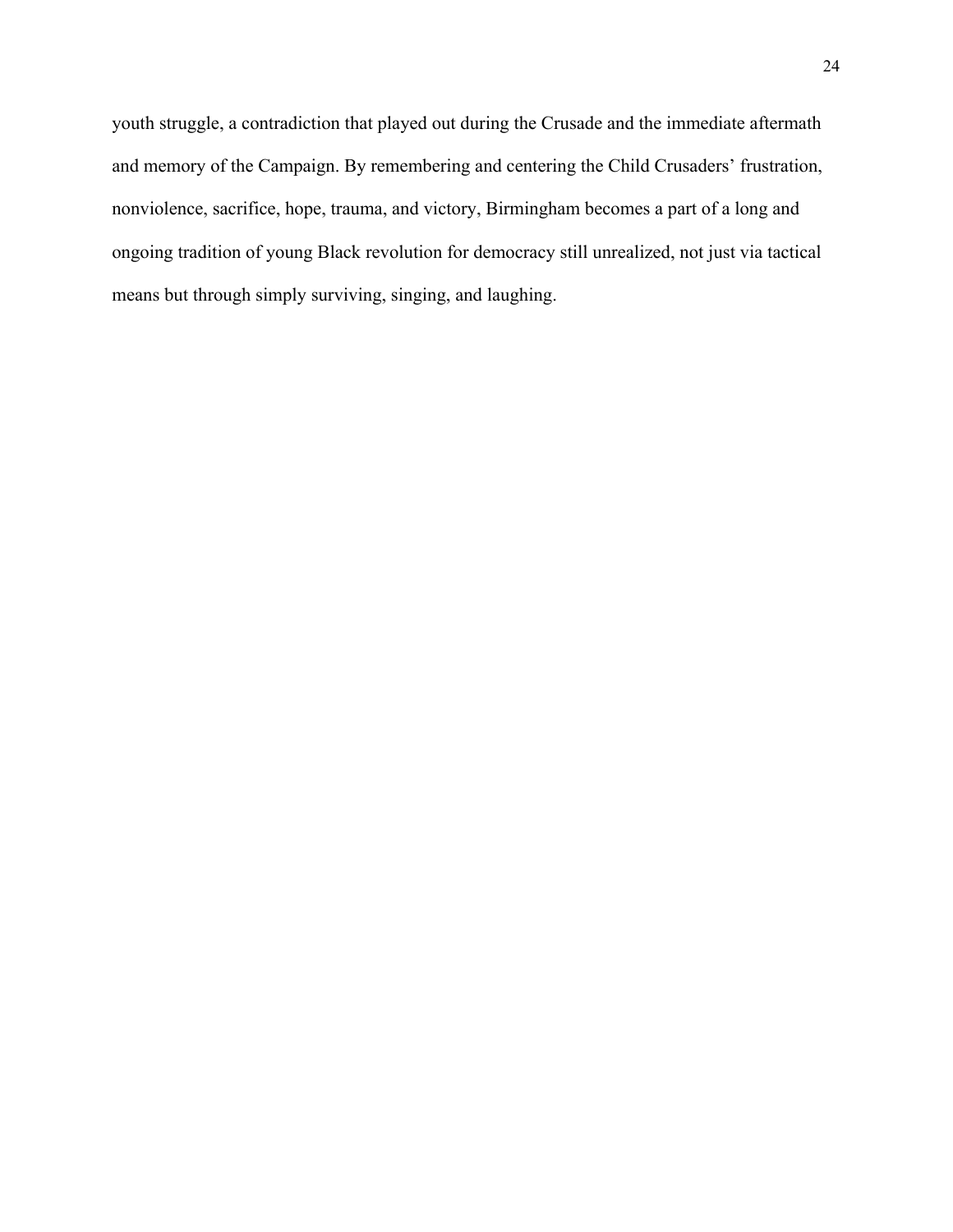# Bibliography

#### Primary Sources

"Bill Hudson, a Photojournalist During the civil rights Era, Dies at 77." *New York Times*, June 25, 2010.

"Birmingham Jail Is so Crowded Breakfast Takes Four Hours." *New York Times*, May 8, 1963. Hailey, Foster. "500 ARE ARRESTED IN NEGRO PROPEST AT BIRMINGHAM: YOUNG

MARCHERS CHEERED BY ELDERS IN BIGGEST SERIES OF

DEMONSTRATIONS IN CITY." *New York Times*, May 03, 1963.

Hailey, Foster. "DOGS AND HOSES REPULSE NEGROES AT BIRMINGHAM: 3 Students Bitten in Second Day of Demonstrations Against Segregation." *New York Times*, May 4, 1963.

Hudson, Bill. Photograph. *Associated Press*. Birmingham, Alabama, May 3, 1963.

"Back to School in Birmingham; Birmingham: Testament of Nonviolence, Part 4," WRVR Radio, June 10, 1963, University of Maryland, American Archive of Public Broadcasting (WGBH and the Library of Congress), Boston, MA and Washington, DC, http://americanarchive.org/catalog/cpb-aacip\_500-jq0svz1h.

Levine, Ellen S. *Freedom's Children: Young Civil Rights Activists Tell Their Own Stories*. Penguin, 2000.

## Secondary Sources

"Birmingham Campaign." The Martin Luther King, Jr., Research and Education Institute, May 30, 2019. https://kinginstitute.stanford.edu/encyclopedia/birmingham-campaign.